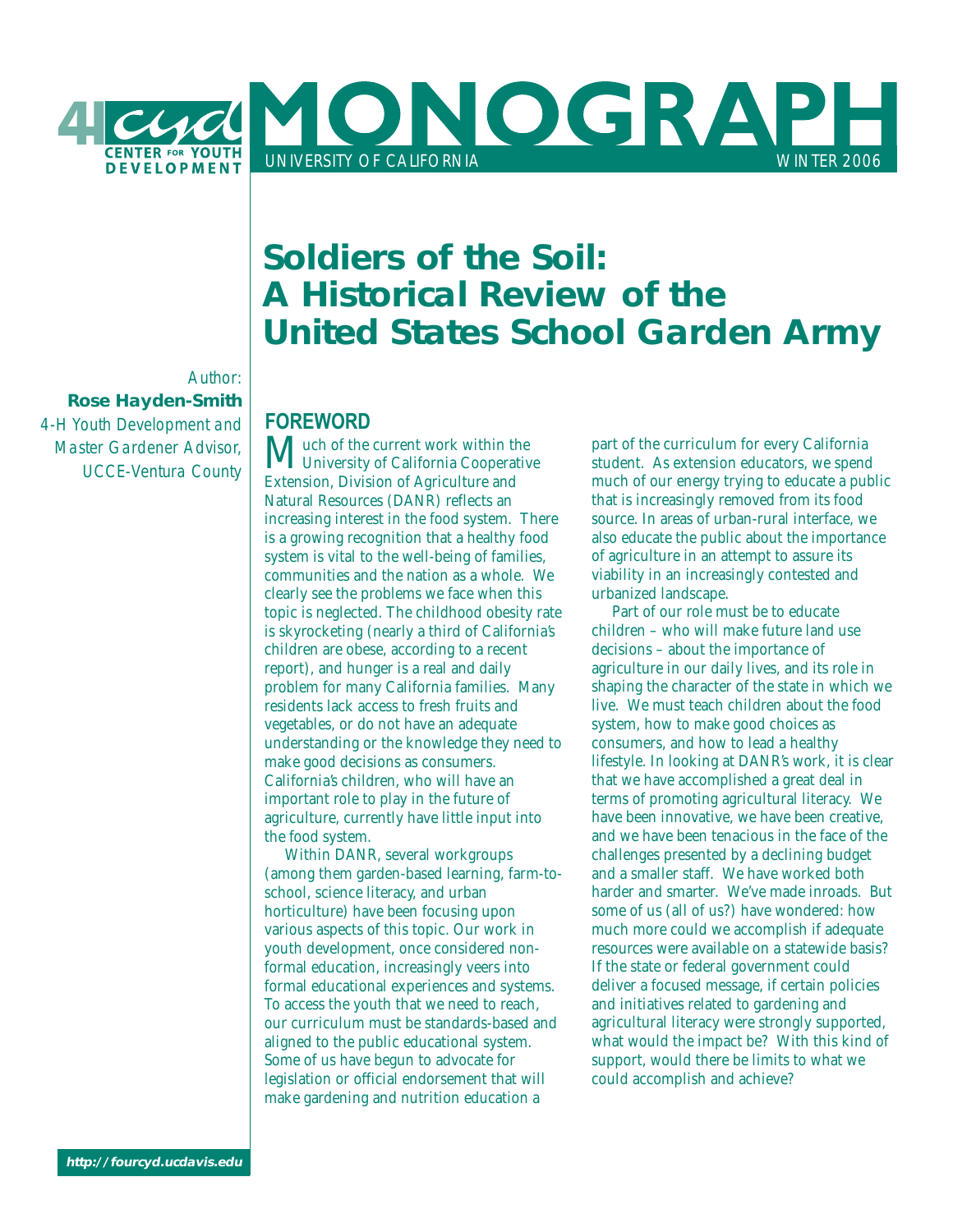*"The growing of plants and animals should therefore become an integral part of the school garden program. Such is the aim of the U.S. School Garden Army."*

### **So Where Do We Go From Here?**

Sometimes, to move forward, we must look back. Our past can inform our present. The period around World War I is one of the most relevant to understanding and informing our current work. It is where we find the origins of our Extension organization and precursors to 4-H youth development work. During this time, the federal government sponsored a national program called the United States School Garden Army (USSGA), which encouraged urban and suburban youth to garden for Uncle Sam. This program, organized and delivered by the federal Bureau of Education (BOE) with funding from the War Department, represented one of the first attempts to nationalize a curriculum in the United States. It is significant and relevant to our current work that this was a school-based effort with strong linkages to home and family, and that the program provided a curriculum that emphasized gardening and agricultural literacy in ways that integrated these topics across the school curriculum. The federal government – and state and local government – supported the national goal of food production by altering labor laws and educational codes to facilitate youth gardening efforts. Youth were not an afterthought: they were viewed as vital to achieving the nation's goals and security during wartime.

 Proponents of youth agricultural education at the University of California (UC) played an important role in this series of events. Former UC agricultural professor Cyril A. Stebbins literally wrote the book for the USSGA in the western United States.<sup>1</sup> While working at UC prior to World War I, Stebbins was active in the University's Junior Gardener Program (which eventually spun off to management at Chico Normal School). That program provided a model for organizing the national USSGA effort during World War I.<sup>2</sup>

 This paper charts the history of the USSGA and describes some elements of this youth gardening movement that are relevant to the field today. Though the social conditions that facilitated this program were unique to that period, the impacts were multifold and could inform our current work.

# **INTRODUCTION**

#### **The United States School Garden Army**

"Every boy and every girl…should be a producer…Production is the first principle in education. The growing of plants and

animals should therefore become an integral part of the school program. Such is the aim of the U.S. School Garden Army."3 With these words, the federal Bureau of Education (BOE) launched the United States School Garden Army (USSGA) during World War I. The USSGA represented an unprecedented governmental effort to make agricultural education a formal part of the public school curriculum throughout the United States. While agricultural education for rural youth had been a government goal for several years, efforts to teach agricultural education to urban and suburban youth had been slower to take hold. The USSGA represented a shift in federal policy by strongly targeting urban and suburban youth.4 Using patriotic appeals (and no small degree of coercion), the government sought to enlist the aid of youth to raise food for America.



# **Social Conditions that Precipitated and Shaped the USSGA Program**

#### **Transitions in Society: Rural vs Urban**

At the outset of World War I, America was engaged in a process of profound and rapid transformation. Rural influence in American life had diminished, and with that came the attendant loss of a fundamental form of American identity. For the first time in American history, a majority of the nation's citizens lived in urban settings. America's shift from a producer to a consumer society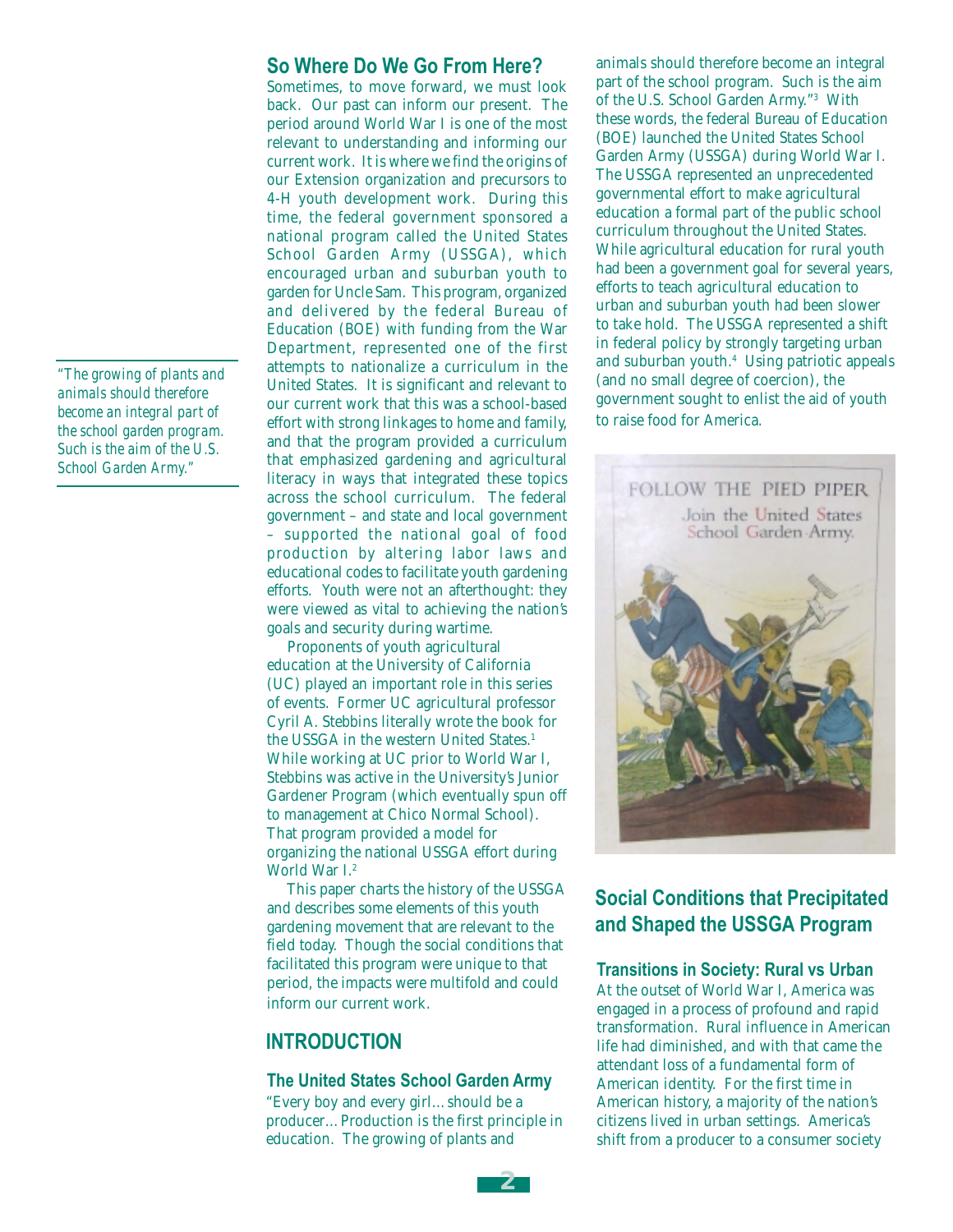exacerbated tensions between urban and rural values and interests, as inequities in access to consumer goods and technology highlighted the relative lack of wealth and opportunity in rural America.

 Through the lens of the USSGA one can see how Americans sought to negotiate their way through a period that was both transitional and transformational.5 America's entry into World War I caught the nation during a period of transition between different and competing experiences of American life: rural versus urban; producer versus consumer; folkways versus professional expertise. The USSGA's work reflected all of these impulses, and in many ways, sought to synthesize the best attributes of apparent opposites. Examples such as this demonstrate that an ongoing Progressive interest in the relationship between urban and rural values clearly guided the USSGA's work.

### **Wartime**

The exigencies of wartime enable certain groups to forward their agendas. World War I was no different. In fact, the unprecedented wartime mobilization created a sort of institutional frenzy in the United States that intensified this impulse. Building on a small but persistently supported federal policy thrust in agricultural eduation, school gardening proponents saw an opportunity to nationalize the teaching of agriculture in the nation's public schools, provide a standardized curriculum for its teaching, and promote a philosophy that articulated a particular view of rural-urban sysnthesis.

 Wartime provided an opportunity for the BOE. Stressing the state of national and international emergency, and the impending worldwide food crisis, USSGA Director J.H. Francis wrote to federal Education Commissioner P.P. Claxton that the nationalization of the youth gardening program was immediately needed, saying, "I feel it to be almost imperative that it be put into operation at once in all parts of the country."6 A budget request of \$35,800 was included. Claxton forwarded the communication to Secretary of the Interior Franklin Lane (the Department of the Interior housed the BOE). Lane, in turn, shared the information with President Woodrow Wilson. Wilson's concerns about the security of America's food system led him to allocate funds from the National Security and Defense Fund.7 Wilson's initial

appropriation of \$50,000 exceeded the USSGA's request by about 25 percent. In fact, in a period of less than eighteen months, total federal funding for the USSGA effort reached a whopping \$250,000.8

# **The State of the Food Economy: Food for Keeping the Peace**

A driving force behind the USSGA's creation was the tenuous condition of America's food system on the eve of the nation's entry into World War I. Even before America's entry into World War I in 1917, the country faced real problems that justified the need to increase agricultural production on the homefront. By 1917, nearly every able-bodied European man had mobilized to soldiering. Europe faced a third consecutive year of very limited agricultural production, caused by acute labor shortages, and the total devastation wrought by war on vast swaths of agricultural land. The staggering casualty rate of draft animals also contributed to the shortage of cultivated land. Even before World War I, Europeans had grown increasingly reliant upon American imports, but wartime made that growing dependency on America more dangerous. Ships carrying much-needed American food supplies to Europe fell prey to German U-boat attacks, further aggravating the situation. The combination of plunging European production and reduced American imports produced severe food shortages in Europe. Millions of Europeans faced starvation.

 America's food system was archaic. The nation lacked the systems and processes required to adequately manage its food supply. Successful industrial models that might have improved the food system had not yet been fully applied to the agricultural sector. Overproduction and underproduction plagued the agricultural economy. In general, the yield per acre tended to fall on the low side. Without the full benefit of the tools of contemporary agriculture — tractors were just in their infancy and crop treatment options were limited — American farmers, in general, cultivated large acreages somewhat inefficiently. For the most part, this method had served the nation's interests, because there was a large (seemingly endless) supply of arable land. In fact, during World War I, the United States was still enjoying its "Golden Age of Agriculture." It was a prosperous time for many American farmers, but agricultural production was not ordered

*Building on a small but persistently supported federal policy thrust in agricultural education, school gardening proponents saw an opportunity to nationalize the teaching of agriculture in the nation's public schools, provide a standardized curriculum for its teaching, and promote a philosophy that articulated a particular view of rural-urban sysnthesis.*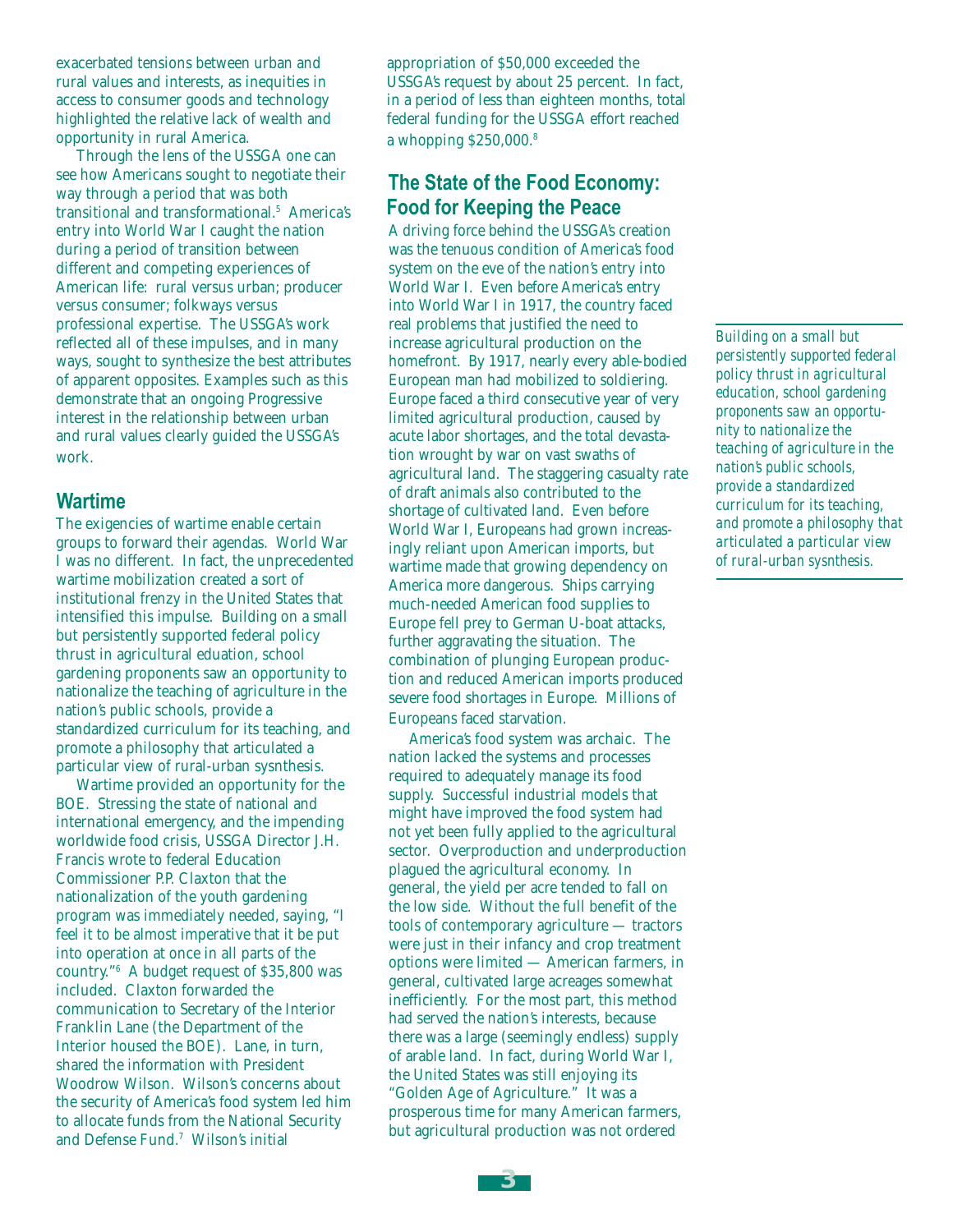*Dual needs informed government policy makers: the need to increase agricultural output, and the need to reduce consumption. These needs generated a variety of wartime initiatives and programs, including the USSGA and Liberty Gardens.* in the same way that industrial life was. The government felt a pressing need to improve the situation, because food shortages and price increases in urban areas invariably led to civic unrest and violence. Cheap and plentiful food supplies were vital to keeping the peace in America's cities and maintaining civic order.

 By1917, Americans were consuming an estimated 90% of the nation's agricultural products.9 Tensions ran high between an urban-based government that felt that farmers weren't doing enough to contribute to the success of an integrated industrialagricultural economic model, and farmers facing labor shortages due to the rural exodus to industrial centers.10 The government may have exalted the farmer in theory, but it wanted to keep him in thrall to the city and force him to provide vast and inexpensive amounts of food for fast growing urban populations. Farmers who took advantage of America's "Golden Age of Agriculture" by charging what the market would bear were accused of being unpatriotic. Some rural residents felt short-changed by their limited access to consumer goods, cash, popular entertainments, and technology.

 Exhorted by the government to increase production, farmers felt that they could do little more. Complicating all this were the poor United States grain harvests of 1916- 1917, and the need to provision the nearly one million American troops being immediately mobilized to Europe.<sup>11</sup> Many government leaders, including Herbert Hoover, recently returned from famine relief efforts in France and Belgium, felt that the situation had reached crisis proportions, and could only be solved by cooperation and voluntarism.12 Dual needs informed government policy makers: the need to increase agricultural output, and the need to reduce consumption. These needs generated a variety of wartime initiatives and programs, including the USSGA and Liberty Gardens.

 As history has shown, food security is vital to a nation's stability. As America stood on the brink of World War I, the United States government grew increasingly concerned about the nation's food security. The French and Bolshevik revolutions, and the homefront experience of the American Civil War, clearly demonstrated the link between food shortages, high prices, and civil unrest. The French and Bolshevik revolutions, in particular, conjured up images of radical and angry farmers, farm implements in hand, poised for violence. America's experience with a

populist "threat" and rural radicalism was recent enough to recall. The tension between rural and urban was palpable. A steady and inexpensive food source was vital to keeping the peace in America, and securing the peace abroad. In the government's view, the USSGA could play an important role in accomplishing the nation's food production and conservation goals.

# **Philosophies and Goals Shaping USSGA Program Curriculum**

# **Progressive Philosophy: Recasting Rural Values to "Heal Urban Ills"**

The state of rural-urban relations shaped the USSGA's work. Urbanites had always held ambivalent feelings and views about rural Americans, but the Progressive Era was characterized by an unusual degree of national thought and government activity centering on rural-urban relationships. In the United States at the turn of the century, the ambivalence toward rural residents may have simply reflected the angst and ambivalence of an American society that was fully stepping into an industrial and modern era. Industrial and modern values that prized structure, ordered systems, and expert opinion were ascendant. Some wondered whether this was good. In the nation's rush to embrace modernity, some felt that the very identity of America was at stake.

 Because of its association with the land, Progressive reformers saw the USSGA as a desirable, even necessary, antidote to the disastrous social consequences of excessive urbanization. The spread of consumer culture, mass communication, and popular recreation was threatening to many. American cities teemed with immigrants living in appalling conditions. Disease, death, and hunger stalked city streets. Noise and filth characterized the physical landscape. Vices such as drink, prostitution, and child labor, in reformers eyes, diminished the promise of the nation. Progressive reformers, holding an idealized view of rural life, saw its potential for healing urban ills. Some aspects of the USSGA — including the focus on producing — seemed designed to salvage, not recast, traditional values. The USSGA enabled reform-minded individuals to incorporate the beauty and uplifting influence of nature into urban settings, and to create new urban landscapes more strongly influenced by things pastoral. In fact,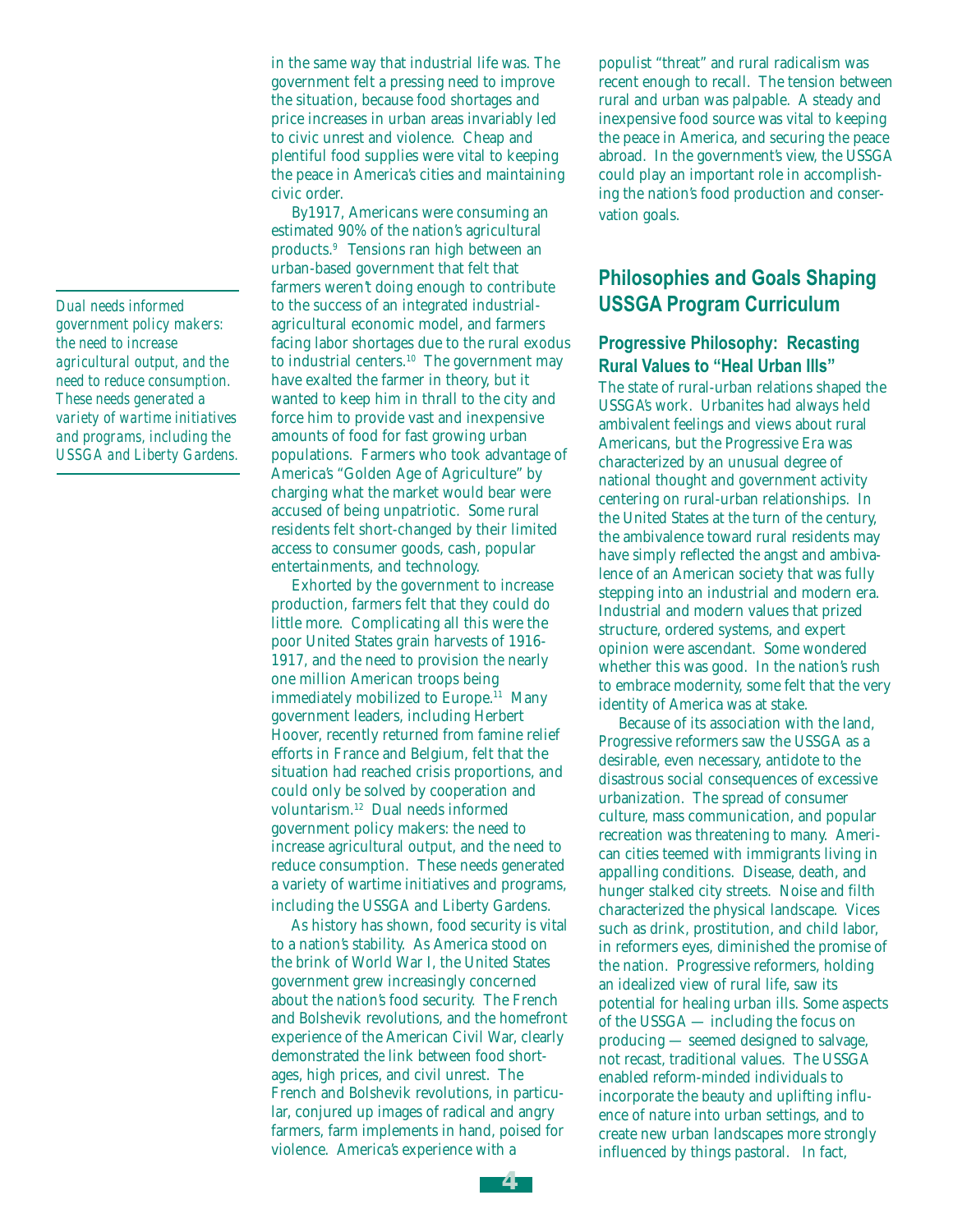USSGA materials list as a benefit of the children's work the ability to beautify schools and homes.

 At the same time, however, that Progressive reformers sought to reshape rural life through efforts such as the Country Life Movement, they sought to reinvigorate traditional producer values among the nation's urban children. The USSGA provided an opportunity to instill a traditional American "producer" ethic in an urban population that was increasingly influenced by mass culture and consumerism, and increasingly removed from its food system. Many progressives viewed city life as encouraging youth to indulge in vices such as popular amusements, and excessive indulgence in consumer goods. In those reformers eyes, urban youth were at high risk of falling prey to the evils of urban life.

 The USSGA's curriculum spoke of the farmer and his vital role in American life. "He who produces is a patriot — a good citizen," one USSGA publication stated, in a section entitled "Home Gardening Catechism."13 The program spoke to the city's need for reform, saying "it brings country values to the city."<sup>14</sup> And it might bring city farmers to the country, reversing the tide of rural to urban migration that was threatening the integrity of the nation's food system. For the USSGA's promotional materials also reflected – and tried to assuage — American anxiety about the tide of rural migration to urban centers, promising that the "farmers of to-morrow may be recruited to-day from the towns and cities."15

 The USSGA sought to synthesize the structure and order of urban life with practical rural skills, and emphasized the value of production, thrift, and hard work. The structure and order are apparent in an organized and somewhat standardized curriculum that reflected contemporary educational theories. The focus on production as a form of patriotism and civic participation are stated as clear goals of the program. The USSGA sought, then, to synthesize the best of rural and urban values. With each USSGA garden that was tilled, its founders sought to demonstrate the interconnectedness of rural and urban experience in American life.

# **The Garden as a Tool for Authentic Learning and Civic Engagement**

Leaders in agricultural education, including prominent professors and authors Ernest B. Babcock and Cyril A. Stebbins, saw agricultural study as a way to revitalize the "old subjects in the curriculum," including

geography, hygiene, arithmetic, manual training, and art.16 It is significant that Stebbins, a UC agricultural professor who later served as director of Rural Extension Education for Chico Normal School (now Chico State University), did not view agricultural education as oriented to manual arts. He was certainly influenced by his work with UC's Junior Gardener Program. The Junior Gardener Program, which began as a collaboration between UC and the Berkeley public schools, targeted urban youth. Eventually, the Junior Gardener Program evolved into a garden city for youth that included elected officers, a bank, and a weekly farmer's market. This program undoubtedly provided a model for organizing the national USSGA effort during World War I. This sort of influence also demonstrates one subtle difference between the focus of the BOE's USSGA program and USDA efforts. Stebbins saw agricultural education, when done properly, as preparing students for real life. This philosophy had applications in both rural and urban life and education. The USDA's work, while infused with modern educational philosophies, was more vocationally oriented.

 In the introduction of their book on agricultural education in elementary schools, Babcock and Stebbins offer a scathing criticism of America's educational system. "The mechanics of the school work adapts him [the student] in time to textbook situations, but does not make him easily adjustable to the shifting circumstances of life outside of the school." In agricultural education, they saw the possibility for the teaching of life skills, not vocational arts, but skills of problem solving and reasoning that would be useful in later life. "It is a short step from the class process to the business man's process, to the work of the world," they wrote.<sup>17</sup> Gardening would not only prepare students for the work of the business world, but could serve as a tool of civic engagement. America could "use the garden, not for the sake of the garden itself, but that it may lead the children into the life of the state."18 The concept of civic engagement, then, and larger community informed agricultural education in the period immediately prior to, and during, World War I. This concept strongly influenced efforts such as the USSGA.

 The USSGA did not simply seek to increase food production. It also sought to educate, reform, and shape cultural values and practices. "Citizenship Through

*Gardening would not only prepare students for the work of the business world, but could serve as a tool of civic education.*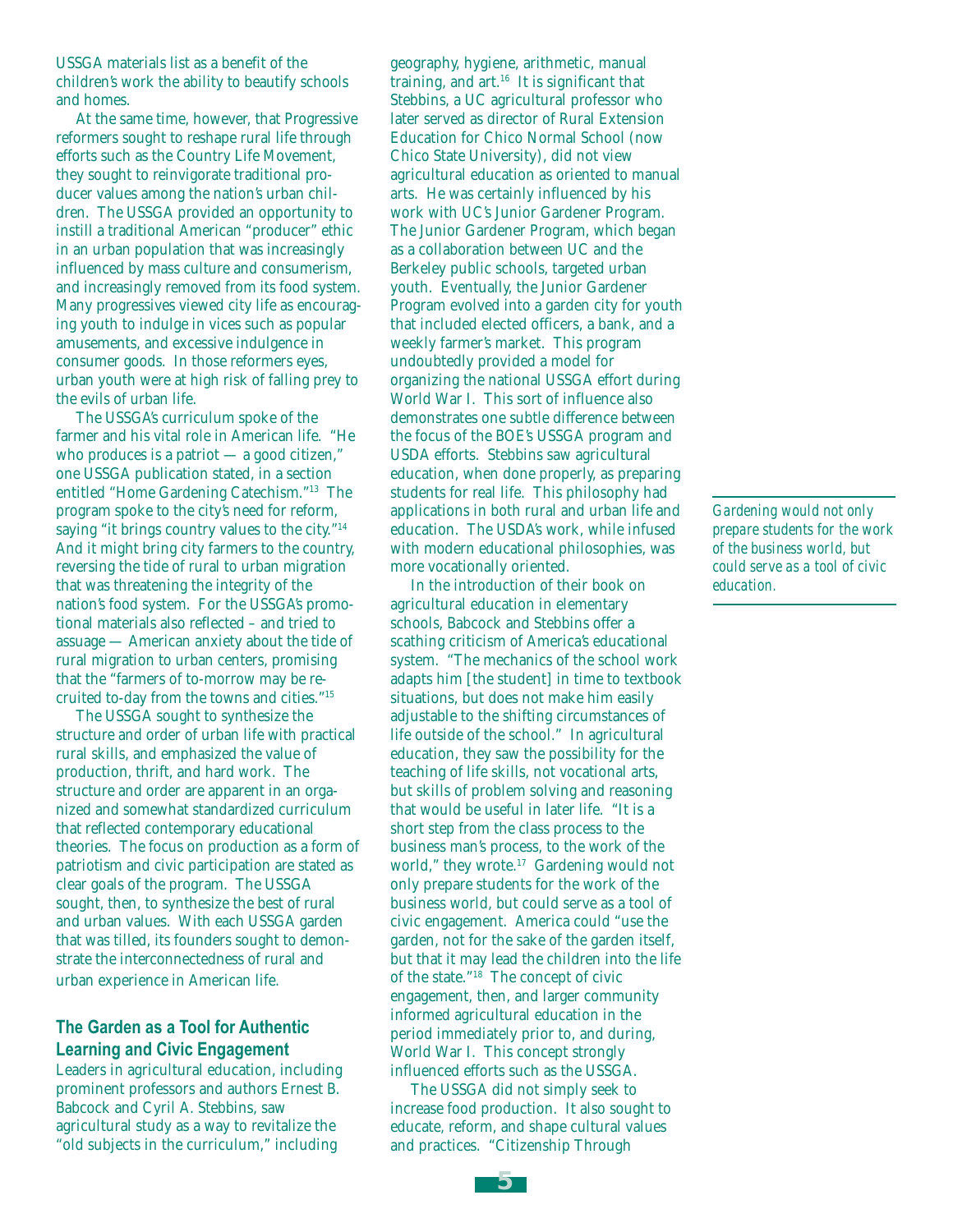*Just as the factory model could standardize production of material goods, a national curriculum could, perhaps, standardize the production of citizenship.*

Service" became the BOE's motto after the war, but the concept of practical civics drove USSGA efforts during the war.<sup>19</sup> The USSGA set<sup>i</sup> a goal to use "idle" youth and uncultivated land for a positive national purpose.<sup>20</sup> "One and one-half million children were given something to do last summer; something that helped to carry the burden of their country in the struggle for freedom, something that helped them to build character, and something that appealed to and developed their patriotism," J.H. Francis, Director of the USSGA, wrote.<sup>21</sup> The government defined national standards of youth citizenship and education through shared goals and a common curriculum. Just as the factory model could standardize production of material goods, a national curriculum could, perhaps, standardize the production of citizenship. In the USSGA model, the government served as arbiter of values, reformer, educator, and interested party in the economic production of the nation's children.

 The content of the USSGA's curriculum, its organizational structure, and its goals and objectives spoke to scientific knowledge, efficiency, and ordered life. The USSGA sought to uplift the moral character of youth by instilling traditional values of hard work and thrift. Anxiety about urban culture and mass consumerism had left some Progressive reformers concerned that America's youth would not fully understand or embrace traditional values. Broader USSGA goals, which fell outside of increased food production, attempted to address these concerns. The desire to reform America's youth was clear: "the aim of the USSGA" is "to strengthen boys and girls mentally, physically, morally, spiritually…education through production."22 The USSGA's founders were also concerned about thrift, honesty, and proper business practices. A section of the USSGA manual, devoted to marketing surplus product, conveyed the idea that while a "neat profit" is desirable, it would "be a fine idea to invest your vegetable profits in War Savings Stamps."23 The manual exhorts USSGA members to engage in a practice that "encourages thrift and business system."24 "Build up a reputation for yourself for honesty and fair dealing," the manual urged, while also suggesting modern ways to increase sales. Suggested modes of marketing included older methods such as cooperative models, and modern methods such as parcel post.25

#### **Battling for Turf: the BOE and the USDA**

Significantly, the two federal programs promoting food production among youth were housed in separate departments. Some evidence points to a power struggle between the more socially progressive BOE, and the more traditional USDA. The differences between their respective programs reflected the nation's growing rural-urban divide. The USSGA made some effort to position its program as "complementary" to the work of rural youth by discussing–and affirming–the nature and value of production farming.<sup>26</sup> While a Progressive impulse informed the underlying philosophies of both BOE and USDA programs, the content, delivery, and promotion – particularly the imagery — of the youth programs reflected differences between urban and rural interests, values, and perceptions. Wartime provided an opportunity for the BOE to flex its muscle and attempt to coerce the adoption of a national agricultural education curriculum in urban and suburban schools. While dangerous "alien" forms of education such as German language were removed from public schools, traditional "American" forms, namely agricultural education, were inserted. The USSGA's work represents, if not the first, certainly one of the earliest federal efforts at standardizing a curriculum across the nation. As early as 1914, the BOE attempted to develop "a plan of school-directed home gardening in cities, towns, villages, and suburban communities," although the BOE's efforts were not branded with the USSGA name until 1918.27 The BOE's early efforts, limited by funding constraints, were also hampered by a running turf battle with the USDA, which also sought federal funds to expand its youth work. (The USDA received a permanent and structured source of funding through the passage of the Smith-Lever Act in 1914, which created the US Cooperative Extension Service).

 The USSGA represented a shift in federal policy by targeting urban and suburban youth on a large scale. A parallel USDA effort targeting rural youth took place, marked by precursors to the 4-H program, including corn, pig, and canning clubs. The USDA's efforts, in conjunction with land grant universities, focused more on the fundamentals of production agriculture (for boys) and demonstrations of more efficient home practices (for girls). Corn, pig, and canning clubs sought to educate rural youth in an urban-led vision of a more scientific, ordered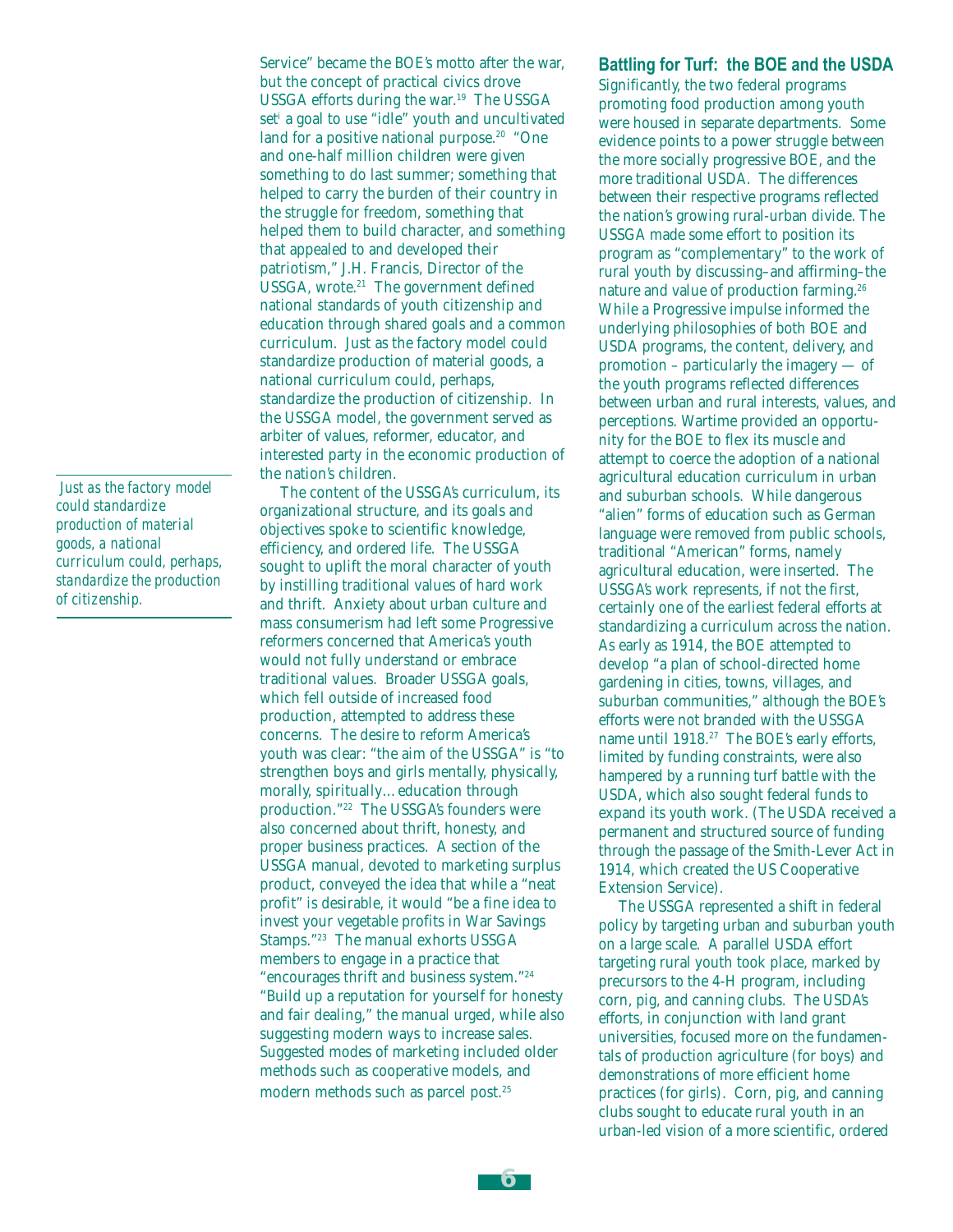farm life. The USDA also sought to model better practices to resistant farmers by providing a constant presence in rural life. By educating rural children, the USDA hoped to also educate their parents.<sup>28</sup> The USSGA copied this lesson by developing its own parent guide to home gardening. In true Wordsworthian fashion, the child would become the father of the man.

 Like the BOE, the USDA used wartime as a means to accelerate the pace of development of its Cooperative Extension Service, part of which focused on youth work. During World War I, largely as a result of the national policy thrust in food production/ conservation, the number of rural youth involved in agricultural and domestic arts clubs more than doubled, eventually exceeding 100,000 participants. And the USDA did field an "army" of agents to accomplish this work. Between June 1917 and June 1918, the number of extension workers more than doubled, increasing from slightly more than 2,200 agents to nearly 6,000, serving nearly 2,500 counties.29 Most of the new workers aided the USDA's food production and conservation campaign during World War I, either through home demonstration work or through a rapidly growing youth education effort that fielded more than 900 agents who led "boys' and girls' club work."30

# **Strategies of the USSGA**

#### **Engaging Youths' Participation**

In a government bulletin published in 1919, USSGA Director J.H. Francis estimated that "this army of boys and girls may easily produce \$250,000,000 worth of food, which will reach the consumer in perfect condition without cost for transportation or handling and without loss through deterioration of the markets."31 The United States Commissioner of Education, P.P. Claxton, addressed youth directly in the USSGA manual, writing that without food (and presumably their efforts), "…men, women, and children will die."32 Children also received letters from President Wilson and Food Administrator Herbert Hoover, which were included in USSGA materials.33 This must have represented an empowering message for youth. Not only were they providing food for their fellow Americans, and freeing up food supplies for starving Europeans, but they might even help realign food markets, thus bringing the agricultural sector into closer alignment with the more predictable and ordered industrial sector.

#### **Creating a National Curriculum**

The USSGA taught urban youth traditional rural skills of cultivation (gardening, agriculture on a small, urban scale), and the importance of the producer ethic in American life. A traditional message of producing took form in a modern mode of advertising more oriented to a consumer society. While it emphasized the value of skills more often found in rural life, the USSGA's curriculum relied not on folkways or the "moon farming" techniques still used in rural America, but on the newer theories arising from the growing field of scientific agriculture.<sup>34</sup> USSGA programs were taught by trained "experts" (teachers or garden organizers) in a school setting, rather than through the traditional rural educational mode of instruction by the parent in the home. The USSGA's curriculum gave a nod to the individual by setting production goals for each child, but at the same time, it attempted to universalize the program for all youth in the target population. Parts of the USSGA curriculum were modified to reflect different climates and growing conditions, and appear under separate cover for different regions of the United States. However, it was clearly a national curriculum. Regional differences were balanced by a standard, highly ordered organizational format, and a "branded" insignia that identified the program as national in purpose and scope.

*Between June 1917 and June 1918, the number of extension workers more than doubled, increasing from slightly more than 2,200 agents to nearly 6,000, serving nearly 2,500 counties.*

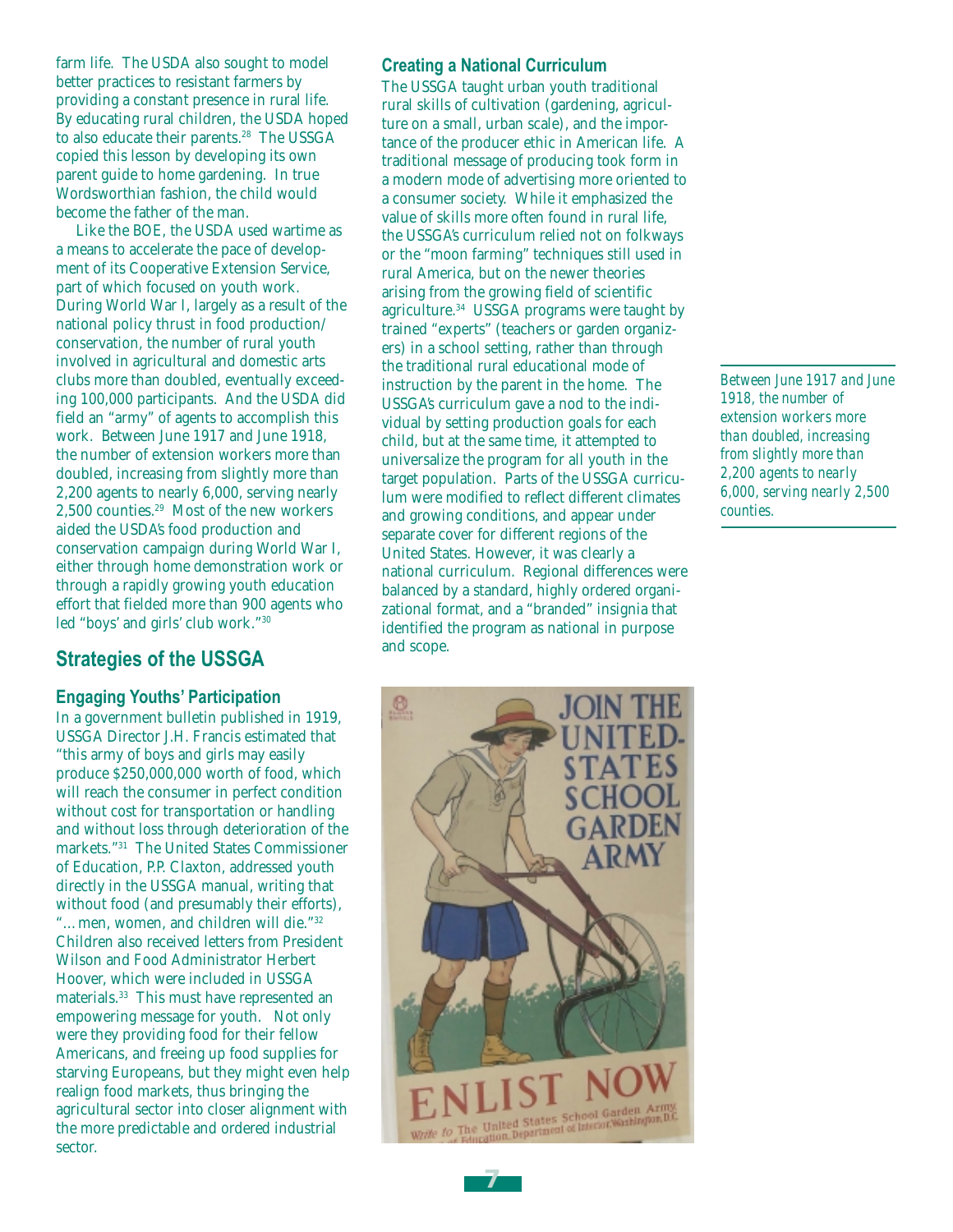*"The aim of this army is to nationalize and unify the great work in gardening now being carried on and to make it a permanent part of the course of study in all the schools of America."*

### **Providing a Bridge for Rural-Urban Values and Transcending Class Divisions**

Two statements that frequently framed the USSGA's work were "he who produces is a patriot– a good citizen" and "A Garden for Every Child. Every Child in a Garden."35 These two statements demonstrate an attempt to synthesize different American values. Producer values (in both a rural and urban sense) represented a more traditional American past and informs the first statement. The Progressive focus on nature study as a means of reform and enlightenment informs the second. The USSGA incorporated both. In some respects, then, no single impulse or ideal prevailed in the organization's work. (If there was a prevailing ideology, it was one infused with ideals of service, 100% Americanism, and one that equated production with patriotism). Rather, the USSGA represented a synthesis of values associated with rural and urban life, producer and consumer experience, and folkways and scientific thought, a sort of mediated middle ground that provided a bridge between the social and spatial landscapes of rural and urban America.36

 The USSGA promoted part of its work as "productive play," a class-transcending synthesis of sheltered and family economy models of childhood that promised a "more self-sustaining" home where families could work together "on a common project."37 By encouraging children to engage in physical labor, the USSGA challenged some standard Progressive Era reform themes, among them concerns about child labor. It is possible that the creators of the USSGA deliberately sought to allay Progressive Era anxieties about the evils of childhood labor by including larger reform goals in their agenda.

 These reform goals included character education, improved dietary practices, increased physical activity, expanded educational opportunities, and an effort to exert greater control over family life by linking school and home activities. The benefits of physical labor were emphasized, and the manual tasks of gardening were minimized or were construed in different frameworks. Under the cover of "patriotism," by using terms such as "productive play" (which bridged sheltered and family economy ideals of childhood), and by introducing the program and its attendant legislative alterations as a wartime (i.e., temporary) measure, the USSGA's leaders sought to minimize resistance and advance their agenda. While there was likely some resistance to the USSGA program, the nature of information

suppression and the quelling of dissent that characterized the American homefront in World War I make this difficult to prove.

#### **Creating "Experts"**

The USSGA also sought to educate youth and reform previous practice by replacing traditional gardening practices with the latest techniques from the fields of scientific agriculture and home economics. Like other national institutions of the period (such as the Children's Bureau), the USSGA replaced folkways with scientific knowledge presented by government "experts." Extensive directions for teachers sought to develop their expertise as "garden educators."38 Extension agents, university personnel, and USSGA organizers traveled to communities and offered demonstrations featuring "best practices."

#### **Gardening in Formal Curriculum**

Interestingly, USSGA Director J.H. Francis wrote that the intent of the USSGA program was to encourage home gardening. He used the term "school-supervised" instead of "school-based" to describe the location of work. "The work of the children is to be done after school hours and on Saturdays and vacation days, so that no time is taken from school," he wrote in an official USSGA bulletin.39 Some USSGA publications suggested that the school was the site of instruction only because of the economy of reaching all students at one time. Fearing that agricultural education, with its association with manual arts, would face difficulty being accepted as a part of the formal curriculum in urban and suburban areas, Francis used the pressing wartime need to find a place for the course of study. "School-supervised" may have been a safer term than "school-based," but the USSGA was clearly designed to be both. In the curriculum's "Suggestions to Organizations" section, which provides information about organizing USSGA programs, the goal is clear: "The aim of this army is to nationalize and unify the great work in gardening now being carried on and to make it a permanent part of the course of study in all the schools of America."40

 Upon reading the materials, it is clear that the USSGA curriculum was designed to be delivered by teachers in schools as a formal part of the course of study, integrating agricultural education across the curriculum, the equivalent of modern-day standardsbased efforts. Entire sections of the curricu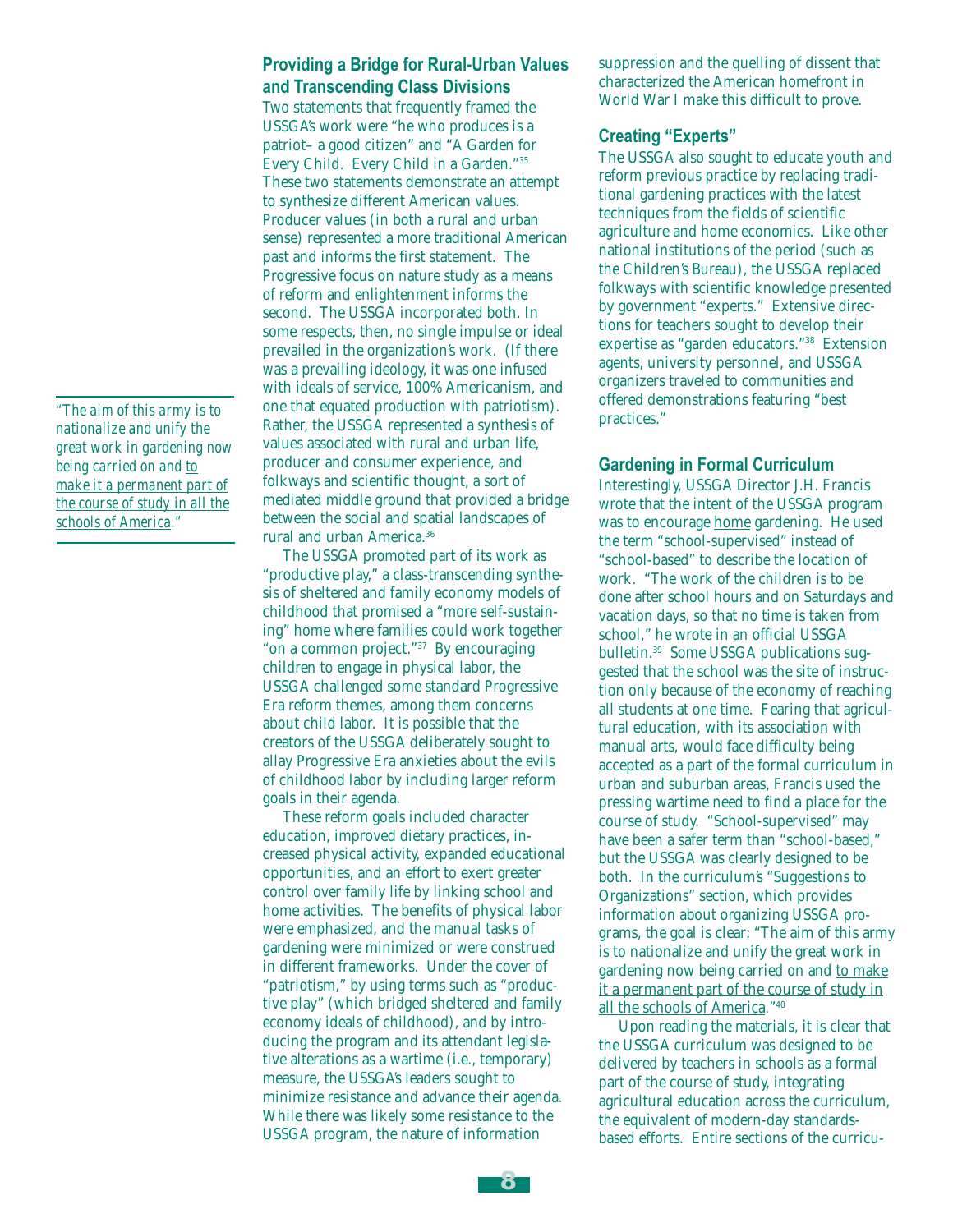lum were directed to teachers. The curriculum was developed under new theories of scientific curriculum development, by committees of educators in consultation with agriculturalists from state colleges of agriculture, the Cooperative Extension Service, and industry representatives. While they may have said otherwise, the USSGA's leaders fully intended the program to be a permanent and formal part of the educational system. This was not meant to be a temporary wartime measure.



### **Linking Home and School Efforts**

The USSGA also extended the government's reach into America's urban homes by linking school-supervised gardening work to homebased efforts. The BOE encouraged schoolteachers to conduct home visits in order to evaluate gardening efforts, to make school gardening and canning equipment available to families for home use, and to provide detailed educational literature about gardening to parents. The USSGA sought to link home and school experiences. USSGA Director J.H. Francis advocated a model used by the Children's Bureau and other Progressive Era institutions, which provided for staff members to engage in home visits. This was not only intended to gauge the success of the instruction, but to enable the program to reach (and teach) adults. Home visits would also presumably enable teachers to learn more about their students' family life, thus aiding their effectiveness in the program, and considered particularly important when engaging immigrant populations. The USSGA hoped that "official" visits might encourage community participation in gardening activities. It is unclear if this element of the USSGA program was widely adopted, but it certainly reflected the growing influence of the extension education model used by the USDA.

# **Impacts of the USSGA Program**

#### **Youth Participation in Society**

The USSGA program was highly impactful. It appealed to America's youth, and by the end of World War I, the USSGA's leadership estimated that several million American youth had "enlisted" as "soldiers of the soil."41 More than 50,000 teachers received the USSGA curriculum, and thousands of community volunteers participated by leading or assisting with youth gardening projects. Youth participants, these soldiers of the soil, were not just abstractions engaged in a rote activity. They were American children who answered their nation's call to service. Their fingers dug into living soil, planted seeds, and harvested. Harriet Johns, an elementary student in Long Beach, harvested "exactly 1769 beans from four stalks, raised from as many seeds," growing them on a vacant lot owned by her neighbor, Mrs. Charles Bate.42 From Portland, Oregon to Portland, Maine, children gardened. Fourteen thousand students worked 13,000 gardens and field sites in Los Angeles schools.43 The students at the small Ann Street Elementary School in Ventura raised and sold two tons of potatoes. In the process, and to the chagrin (and perhaps delight?) of their agricultural community, their efforts depressed the local potato market. Knowing that many American children had relatives serving in France, organizers suggested that children might name their garden after a soldier serving there as a demonstration of patriotism and solidarity. Undoubtedly, some children did this. While many oral histories exist of World War II gardening experiences, few consider the efforts of World War I gardeners. Motives and feelings are difficult to quantify, but newspapers from the period are replete with reports of youth gardening activity.

 The extensive formal mechanisms developed by federal, state, and local government to encourage and regulate youth war gardening through the USSGA included supporting

*The USSGA also extended the government's reach into America's urban homes by linking school-supervised gardening work to homebased efforts.*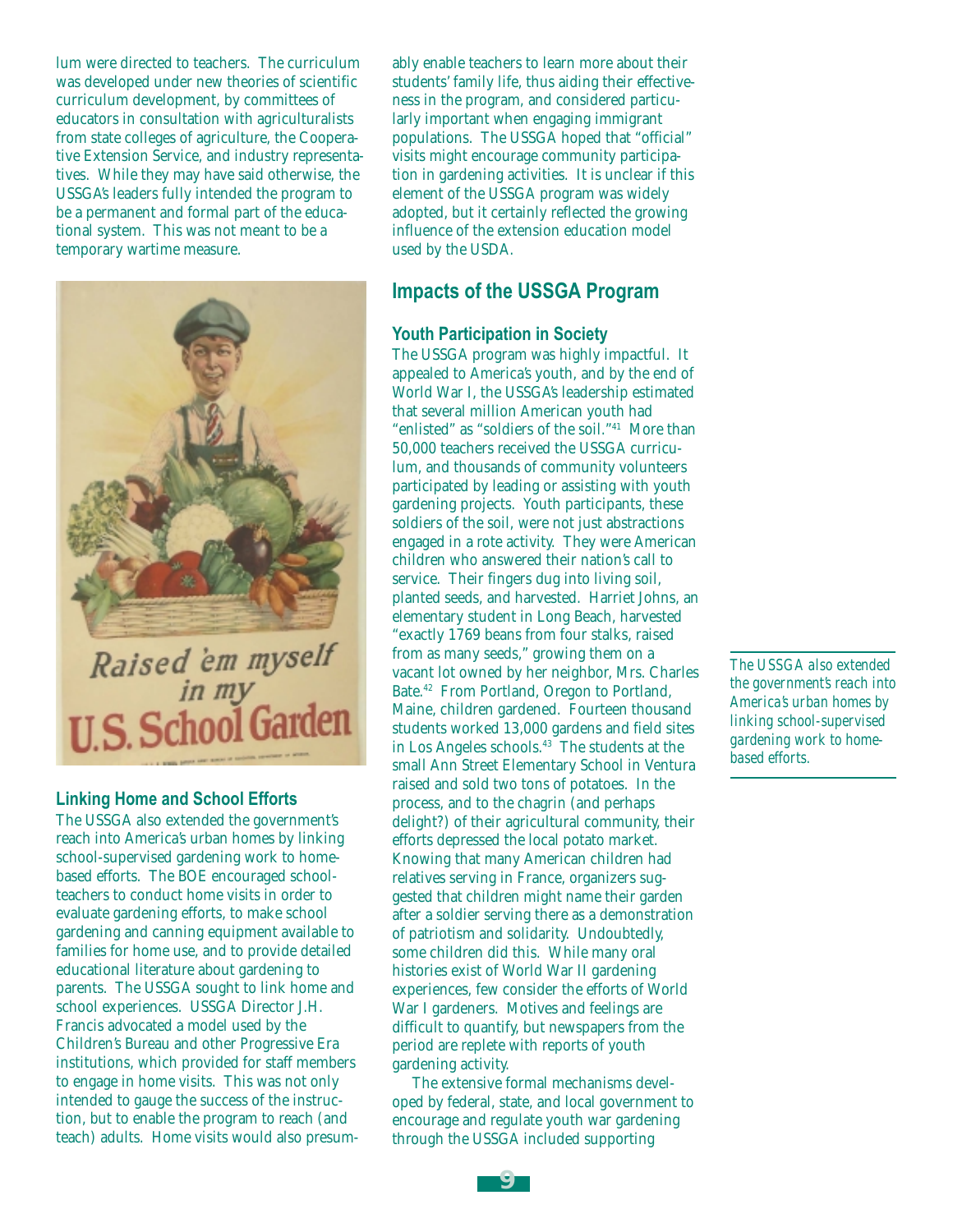legislation in labor and education (i.e., changes in labor laws and educational codes to permit and mandate youth work in gardening and agriculture); government-funded "field organizers"; food production goals for youth (in volume and dollar value); and school-based cultivation of war gardens.<sup>44</sup>

 For example, California Governor William Dennison Stephens mandated each Monday as "Conservation Day" in the state's public schools. At least five minutes was to be dedicated to instructing youth on food production. Stephens hoped that California would be the first state to include food conservation in the curriculum. Not surprisingly, the USSGA enjoyed a strong presence in California.

#### **Impacts on School Curriculum**

Wartime enabled the proponents of youth gardening and agricultural education to advance their agenda of teaching this topic – which they viewed as vital to America's security in the world – through the schools. In the first decade of the 1900s, Cornell University, under the leadership of Liberty Hyde Bailey, issued a series of publications (books, articles, and leaflets) promoting nature study as an essential part of the public school curriculum, particularly at the elementary level. Bailey's work at Cornell was influenced by his work on the Country Life Commission (CLM), created by President Theodore Roosevelt in 1907. Composed of leaders from the newly emerging middle class (nearly all of them urban), the CLM represented different threads of Progressive thought. Some loved the rural, and others criticized the rural experience roundly. But the CLM's membership also included a third group, urban agrarians such as Liberty Hyde Bailey and Kenyon Butterfield, who felt that while rural life needed to be reformed and aligned with America's industrial future, it offered much that could help salvage America's urban life. The CLM looked at all aspects of rural life, but particularly focused on change in the three primary rural institutions: the home, the church, and the school.<sup>45</sup>

 As social scientists and reformers studied rural life, and sought ways to reform and recast its social structures using modern methods, a parallel movement, already underway, sought to improve cultivation practices through the application of scientific agriculture. A number of influential books on agricultural education were published in the early teens. These books sought to promote the value of agricultural education for all students in elementary schools. Among the most influential was

*Elementary School Agriculture: A Teacher's Manual to Accompany Hilgard and Osterhout's Agriculture for Schools of the Pacific Slope*," written by Cyril A. Stebbins and Ernest B. Babcock. Stebbins, an influential agricultural professor, later authored the USSGA's manual for the Western United States. Another important book, *The Principles of Agriculture Through the School and Home Garden* was authored by Stebbins in 1915, and it clearly linked school and home gardening.

 There were other contributing factors. Well before America's entry into World War I, as a result of various pieces of federal legislation, probably most notably the Hatch Act, various government agencies issued a number of publications discussing agricultural education. The progressive BOE issued information demonstrating how agriculture and domestic arts could be integrated across the curriculum to teach language (probably to immigrants). By 1915, Franklin Lane, head of the Department of Interior (which housed the BOE), was able to report that twenty-one states, including California, required agricultural and domestic arts instruction in rural schools. Franklin also reported that a growing number of states, possibly half, required some agricultural education or nature study in urban schools as well.<sup>46</sup>

 While agricultural education may have been mandated in a growing number of American schools, the USSGA provided the first national curriculum for the teaching of agriculture and gardening. The philosophy of experiential education promoted by educators such as John Dewey certainly informed the USSGA (and other agricultural and nature study curricula). "Do something" was the underlying spirit of the curriculum. Later, "learn by doing" (by providing hands-on, experiential learning) became the primary instructional philosophy and model informing programs such as 4-H and Future Farmers of America. While Babcock and Stebbins' book provides classroom activities, in their note to teachers, they indicate that the handson component is the essence of the work, saying "*Sacrifice the schoolroom work in this subject for the gardening if the gardens need attention*."47

#### **Conclusions**

The USSGA exemplifies how Americans mediated competing urban and rural values during a period of rapid change and national transformation. Through the USSGA, positive values attributed to America's rural

*While Babcock and Stebbins' book provides classroom activities, in their note to teachers, they indicate that the hands-on component is the essence of the work, saying "Sacrifice the schoolroom work in this subject for the gardening if the gardens need attention."*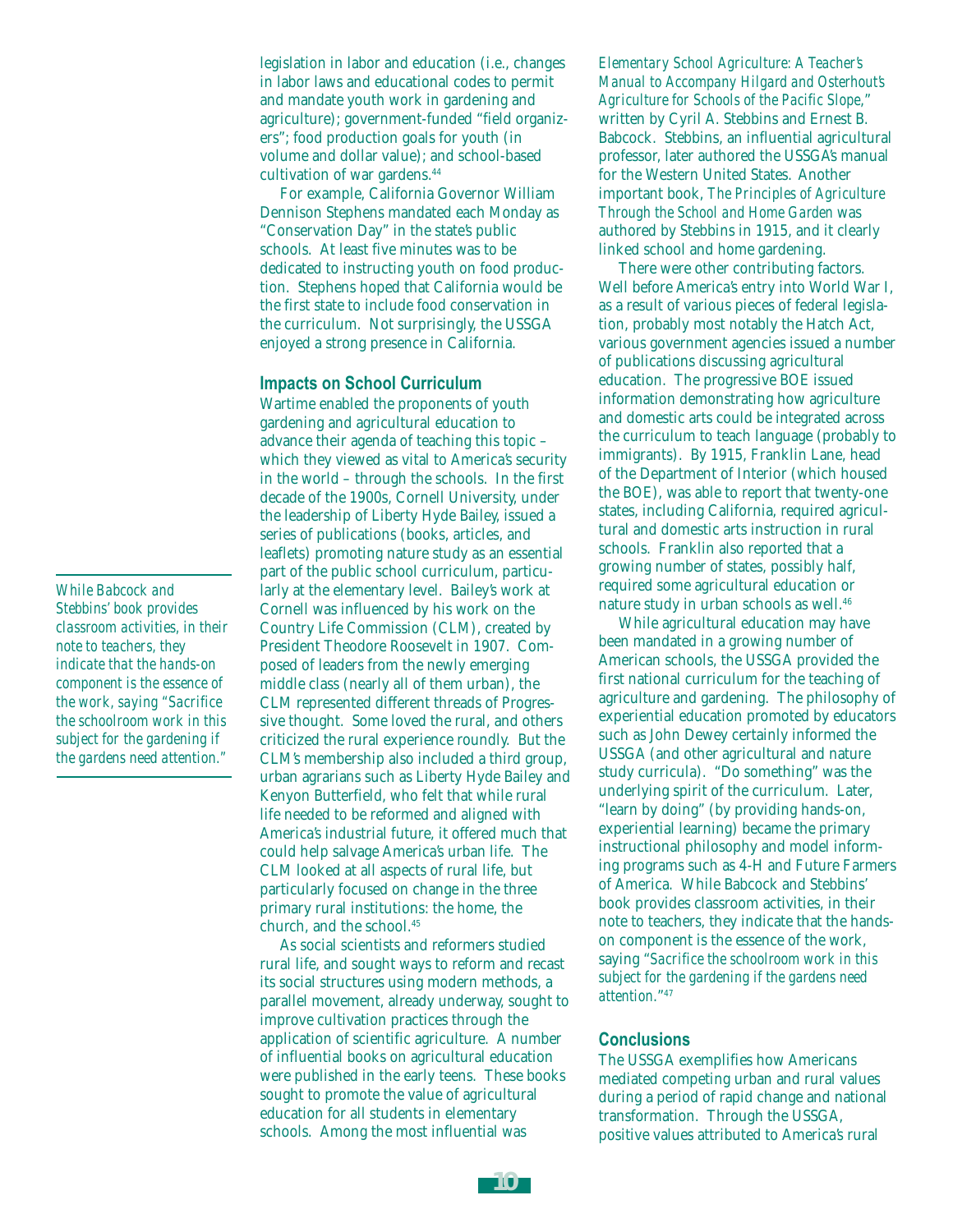past were recast and articulated in the largely urban milieu of gardening. Gardening itself offered a new synthesis of the urban and rural, as new techniques and methods pioneered by urban-led scientific agriculture blended with traditional rural folkways. The USSGA's curriculum reflected new educational philosophies that schooled urban youth in tasks traditionally associated with rural life.

 After Armistice was signed in November of 1918, the National War Garden Commission, Food Administration, and Bureau of Education published "victory" editions of their manuals, revised posters to reflect Allied victory, and encouraged Americans to continue gardening. Gardening was needed to rebuild the world. However, despite these efforts, the USSGA was dismantled soon after Armistice was signed. Its cousins, the Liberty/Victory Garden and Woman's Land Army programs, suffered the same fate, and quietly disappeared. Urban and rural Americans still gardened, of course, but Uncle Sam didn't ask them to.

 It is difficult to know for certain why the USSGA was discontinued. It is possible that in the war's aftermath, as Americans turned their back on the horrors of that period and embraced modernity, that they simply lost interest in anything associated with the war. The USSGA program was framed entirely in military terms, and it is likely that in the rush to forget, anything so openly militaristic was unappealing. Disillusionment with the government and the war's human cost may have tainted the appeal of voluntarism for some Americans. Certainly, cultural aspects of the 1920s favored individual pleasure over collective sacrifice. And there may have been other reasons, including funding. After the war, military expenditures dropped. The USSGA was funded with defense spending, and its leaders had not developed alternate sources of funding for the program during its tenure.

 While the BOE discontinued the USSGA program, the USDA emerged from World War I a big winner. Individual farmers suffered as the United States entered an agricultural depression (a full ten years before the Great Depression), but the nation's agricultural industry – overall– – dominated post-war world markets. The American seed industry emerged from World War I as the world's leader. The agricultural sector had powerful men in Congress looking after its interests, assuring supporting legislation and the attendant funding required to keep America's agriculture industry number one.

 After experiencing a short downturn in the number of extension agents (who had been hired under emergency wartime measures), a

continuous and growing stream of federal funding and supporting legislation enabled the USDA to continue and expand its efforts. While national security was less visible as an issue, the need to industrialize the agricultural sector and feed America's burgeoning urban population enabled the USDA, in conjunction with land grant universities, to justify and invest in educational programs such as 4-H.

 A trend towards vocationalism and continuing interest in rural life supported the development of new programs such as Future Farmers of America (FFA, founded in 1928) and Future Homemakers of America (FHA), which found a permanent location in rural (and some urban) schools. FFA and FHA used 4-H and other Progressive Era youth organizations as models, developing local, state, and national organizations to support their work, and receiving some government funding.

 In later years, the USDA's influence expanded to urban education, and it became the federal agency with authority for Great Society efforts such as Women, Infants, and Children (WIC) and Food Stamp programs. Each of these programs contained an attendant educational piece that targeted largely urban women. Under USDA authority, a number of land grant institutions began to offer volunteer-driven urban horticulture programs to encourage and support home gardening efforts of largely urban and suburban gardeners. The Master Gardener Program, as this effort is now called, is found in every state. The USDA, while primarily regarded as a rural-serving institution, has carved out a strong urban niche for its programs and activities. The success of the USSGA may have proven to the USDA that urban clientele were equally as important as rural constituencies.

 America's entry into World War II brought back a version of each of the World War I gardening initiative programs. Within twelve days of the bombing of Pearl Harbor, a National Defense Gardening Conference was convened by the USDA in Washington, D.C. The conference program reflects the changed conditions of America. Attempts at rural-urban synthesis are not strongly evident. The agricultural sector, and much of rural life, had become much more culturally integrated with urban American, and more closely aligned with the American industrial model. While food production was important, the nation's food system in World War II was largely secure, and some of the presentations at the conference focused on the nutritive value of fruits and vegetables. The topic of "The American School System and War Gardens," was tackled by John W. Studebaker.

*The USSGA's curriculum reflected new educational philosophies that schooled urban youth in tasks traditionally associated with rural life.*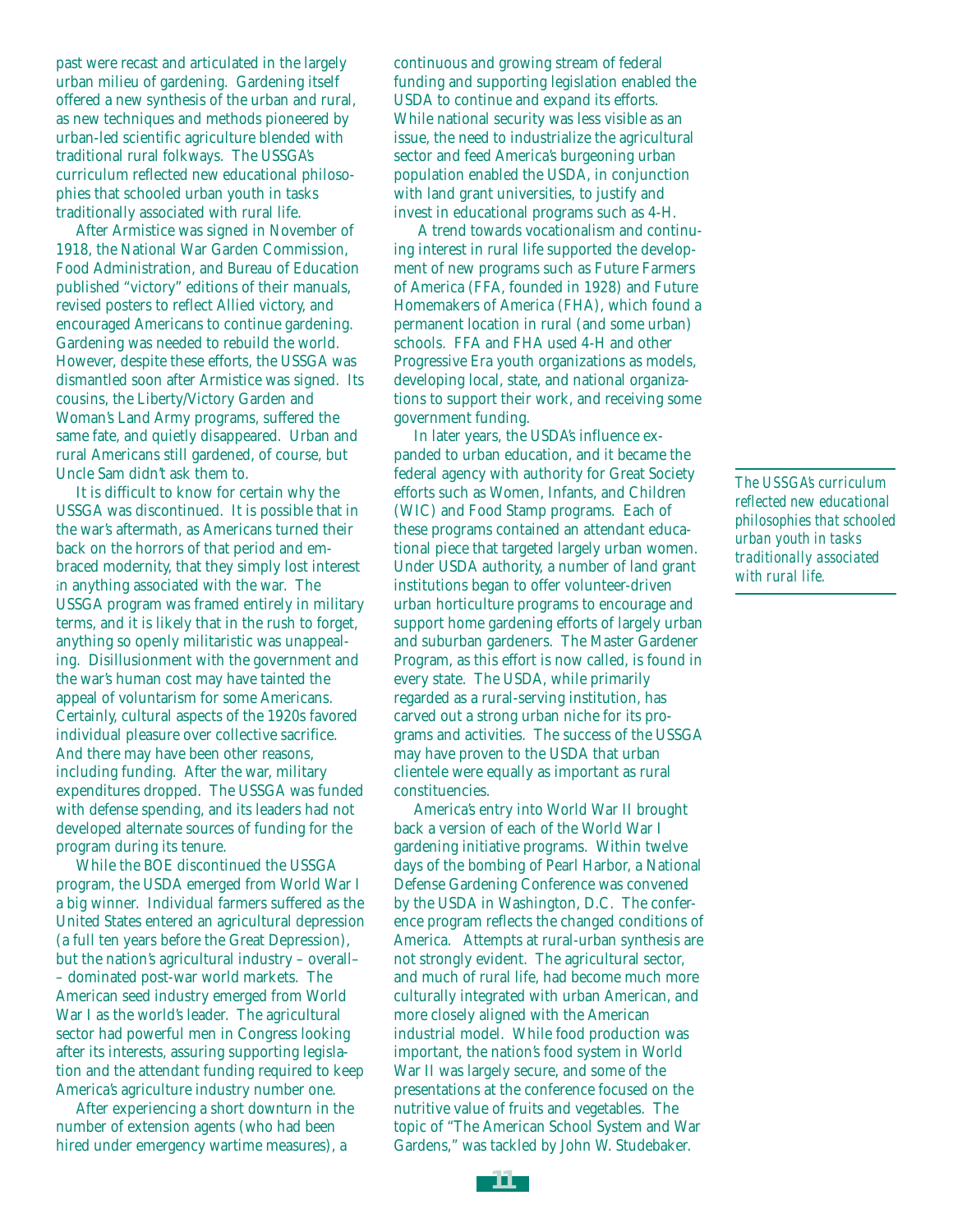Like one of the USSGA's strongest advocates in World War I, P.P. Claxton, he also served as the federal Commissioner of Education.48

 Studebaker began his presentation by sharing memories of a garden he tended as a young boy in Iowa. "I learned that gardens, having been planted, must be tended; that the price of production is industry and labor," Studebaker shared. He reminisced about the USSGA and other World War I gardening efforts, but made the differences between the World War national gardening programs clear.

 *"Then the slogan was "food will win the war"…Now the slogan is, "food will help win the war and write the peace"…then the great drive was primarily to increase the production of foodstuffs…now the gardening phase of the "food for freedom" drive is primarily to improve the quality of home food supplies and…increase the health and vigor of our people and of our allies. Then the major emphasis was upon thrift and conservation of family resources. Now the major emphasis seems to be on improving family nutrition….There seems to be no immediate and pressing economic reason for the wholesale encouragement of vegetable gardening by city folk, especially in large cities."49*

 *A full forty percent of all the fruits and vegetables consumed in the United States during World War II were raised in Victory Gardens.*

 The general objective was "to increase the production and consumption of garden fruits and vegetables for building a stronger and healthier Nation."50 Studebaker, while minimizing the need for city gardeners, pledged the BOE's support of national defense gardening goals by promising to contribute the leadership of the BOE's vocational agriculture and home economics teachers, who numbered nearly 19,000.<sup>51</sup> He felt that the BOE's "live-at-home" program, offered through its Home Economics and Agricultural Education Services unit, could provide a model by continuing to encourage farm families to produce and conserve what their families would consume.52 Studebaker felt that war gardens could have a place in rural communities, and provide wonderful educational opportunities for vocational educational students in agriculture and home economics. (There was some concern shared at this conference that poorly trained urban gardeners might dilute efforts and use valuable supplies of seed. Rural residents were ostensibly a better fit for gardening programs). Studebaker felt that the school

system's greatest role to the nation's war gardening program was not in contributing to production, but in training school students to be better consumers and improve American dietary standards and habits.

 At this conference, a committee on Home, School, and Community Gardens met. Perhaps unknowingly, the very name of this particular committee demonstrated the soundness of the USSGA's policy in World War I, which had been to link home, school, and community gardening efforts. In an interesting parallel to the World War I experience, the chair of this committee was Altee Burpee, the president of Burpee Seed Company, and the cousin of Luther Burbank, who had been such a strong proponent of war gardening during World War I. The secretary of the committee was Mrs. Julius Amberg from the Office of Civilian Defense. This committee affirmed the USSGA model by defining school gardens as a key part of national defense, and located them precisely where the USSGA had: as "those [gardens] worked by children or adults under the supervision of the school. They may be at the home, on school grounds, or on nearby land."53

 The World War II "Food for Freedom" gardening campaign was a phenomenal success and has become a part of the collective memory of our nation. Everyone gardened, or knew someone who did. The government's goal to improve the health of the nation was realized: at no time before or since have Americans consumed as many fruits and vegetables. A full forty percent of all the fruits and vegetables consumed in the United States during World War II were raised in Victory Gardens.

 It has never been argued, and there is probably no way to quantify it, but it is possible that the phenomenal success of the Victory Garden campaign during World War II was due to the fact that so many of the adults on the homefront had participated in USSGA programs during World War I. This program would have been impactful on children. It empowered them, it stressed learning by doing, and it made them a stakeholder in the "war to end all wars." Their nation needed their assistance. Their work and their potential was a valued, even necessary part of the formula for victory. Children in World War I, some would have been too old to serve in the armed forces in World War II. So they served the nation as they had been taught in a previous war: they gardened.

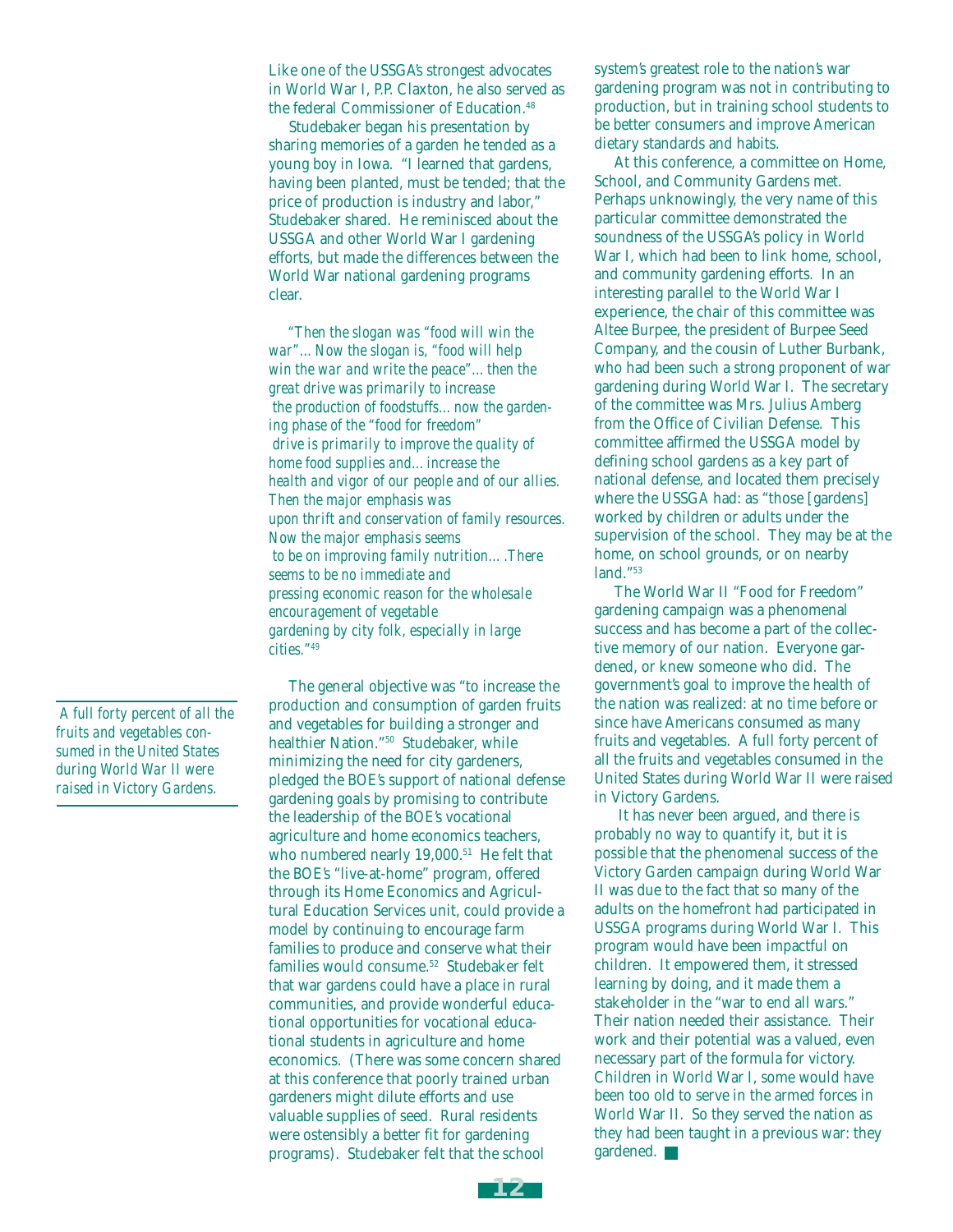# **Acknowledgments**

Numerous colleagues in DANR have supported and encouraged my professional and historical interests. I am especially grateful to Dan Desmond, who first introduced me to garden-based learning, and who has mentored and challenged me throughout my career in DANR. His vision has provided me with a strong professional purpose, and a bright light to follow. I wish him the happiest of retirements (and ample time to garden). Thanks are also due to Dr. Jim Grieshop, Sheri Klittich, members of the Garden-Based Learning Workgroup, my Ventura County CE colleagues, and the Ventura County Master Gardeners, for their constant encouragement. This work would not have been possible without the superb mentoring provided by UCSB professors Lisa Jacobson, Randy Bergstrom, Ann Plane, and Colin Gardner. Dr. Jacobson, in particular, broadened my understanding of the history of garden-based learning, and its important impacts on other aspects of American society during the twentieth century. My heartfelt thanks to Aarti Subramaniam of the 4-H Center for Youth Development, whose thoughtful editing led to a vastly improved piece of work. I have benefitted in enormous ways from her insight and have enjoyed our many conversations. It has been a joy to work with her. I would also like to thank Anne Graumlich, curator of the Ventura County Museum of History and Art, for the wonderful images from their extensive World War I poster collection, donated by the Argabrite family.

It would be remiss of me not to thank the students at Loma Vista Elementary School in Ventura, who have gardened with me nearly each week for the last five years. I have learned more from them about garden-based learning and positive youth development than all the books in the world could have taught me. The garden grows, and so do they.

**Rose Hayden-Smith is a 4-H Youth Development and Master Gardener Advisor with the University of California Division of Agriculture and Natural Resources, focusing on youth and community gardening, agricultural literacy, and volunteer development. She serves as co-chair of UC DANR's Garden-Based Learning Workgroup. Hayden-Smith is also a PhD candidate in U.S. History/Public Historical Studies at UC Santa Barbara, and a practicing historian. Her research focuses on gardening, horticulture, and agriculture during the Progressive Era and WWI; government and educational policies relating to that topic; and the American homefront during wartime.**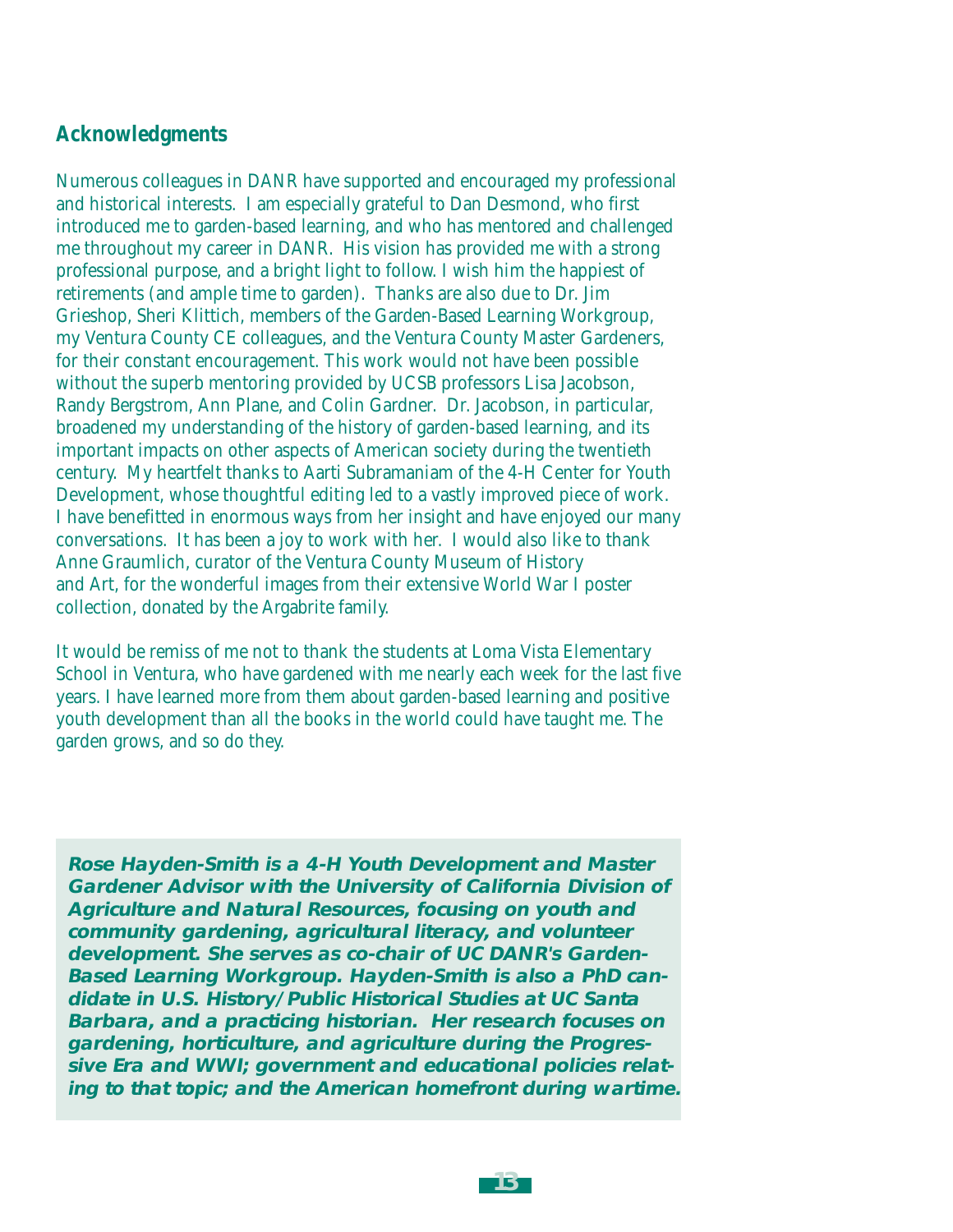#### **(Footnotes)**

1 Stebbins was employed by the Agricultural Education Division at UC Berkeley, then the flagship agricultural campus in the UC system. By 1915, he had left UC to become the Supervisor of Agricultural Nature Study and Director of Rural School Extension at Chico State Normal School. The influence of Stebbins' work on the USSGA cannot be underestimated.

2 Chico Normal School eventually became Chico State University.

<sup>3</sup> C.A. Stebbins, <u>A Manual of School-Supervised Gardening</u> for the Western States, United States School Garden Army, (Washington, D.C.: Department of the Interior, Bureau of Education, 1920), 49.

4 Commissioned by President Theodore Roosevelt, the Country Life Commission's report, issued in 1909, called for a complete restructuring of rural life. A particular emphasis was placed on education (targeting both youth and adults) in an effort to increase agricultural productivity. The passage of the Smith-Lever Act in 1914 created the United States Cooperative Extension Service, which contained specific language pertaining to agricultural work directed to rural youth. Smith-Lever provided the basis for the 4-H Program. The Smith-Lever Act of 1914 provided the general contours for rural "improvement," or synthesis, into the urban industrial order. While the general contours were "sketched" out in the legislation, the programmatic details and policies authorized by Smith-Lever were developed by a largely urban bureaucracy.

<sup>5</sup> As historian Robert Wiebe argues, beneath the rapid transformation "lay a deep-flowing current" that provided a sense of coherency and continuity.

6 J. H. Francis, "The United States School Garden Army," in Advanced Sheets from the Biennial Survey of Education in the United States, 1916-1918, (Washington D.C.: Department of the Interior, Bureau of Education, 1919): Bulletin No. 26.

7 Francis, Bulletin 26. O.L. Davis, Jr., "School Gardens and National Purpose During World War I," in Journal of the Midwest History of Education Society 22 (April 1995).

8 John W. Studebaker, "The American School System and War Gardens," United States Department of Agriculture, National Defense Gardening Conference Proceedings, Washington, D.C.: December 1941.

<sup>9</sup> Charles Lathrop Pack, The War Garden Victorious: Its Wartime Need and Its Economic Value in Peace. Philadelphia, PA: J. B. Lippincott, 1919.

 $10$  The war years marked the end of America's "Golden Age of Agriculture," and tensions between urban and rural spheres ran high. Progressive thinkers were encouraging the adoption of scientific agriculture, and sought a model where the role of the farmer was to provide a plentiful and inexpensive source of food for urban dwellers. Many farmers viewed a European war as a distant event that didn't involve them, and were accused of a lack of patriotism when they charged high prices for agricultural products. In addition, there were numerous farm communities consisting of families descended from German and other Northern European immigrant groups; these culturally intact communities, where German was still spoken, were viewed with suspicion.

11 World War I transformed the U.S. military mission in fundamental ways: in the size of the standing army, and the scope of its mission, including the concept of sending millions of Americans to fight on foreign soil. Figures for the size of the U.S. military vary, but it is likely that the combined enlistment for the standing military and state militias numbered fewer than 400,000 in March 1917. By the time Armistice was signed in November 1918, about 4.8 million men were serving in the United States armed forces; 3 million of those were draftees.

 $12$ Robert D. Cuff, "Herbert Hoover, the Ideology of Voluntarism and War Organization During the Great War." Journal of American History 64:2 (1977): 358-372. Hoover had worked first-hand in relief efforts in Belgium and France, and his European experiences profoundly influenced American mobilizaion efforts during World War I.

<sup>13</sup> Stebbins, School-Supervised Gardening for the Western States, 39-40.

<sup>14</sup> Ibid.

<sup>15</sup> Ibid.

<sup>16</sup> Ernest B. Babcock and Cyril A. Stebbins, *Elementary School Agriculture: A Teacher's Manual to* Accompany Hilgard and Osterhout's "Agriculture for Schools of the Pacific Slope," New York: the MacMillan Company, 1911.

<sup>17</sup> Ibid., viii.

 $18$  Ibid., ix.

<sup>19</sup> Living Civics. The New York Times, 10 August, 1920, p. 11. "The idea and the impulse behind the idea are an inheritance from the war. In that time – which, as one looks back upon it, seems so much happier than the peace we were fighting for— there were the School Garden Army…and other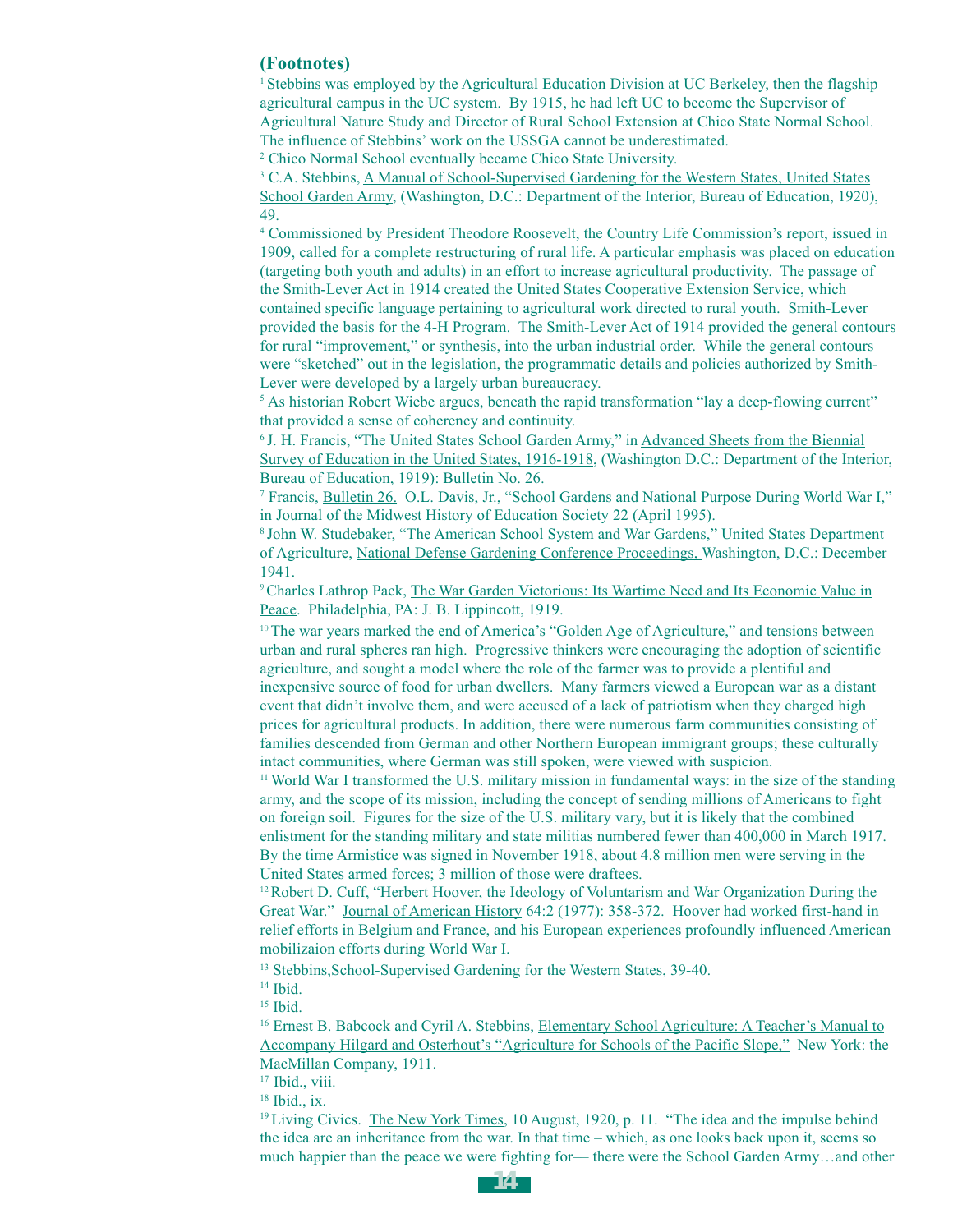outlets for the patriotism of service…The material returns ran into the hundreds of millions of dollars; and there was a by-product, possibly more valuable, of character formation." <sup>20</sup> Francis, Bulletin 26.

21 Ibid., 6.

<sup>22</sup> Stebbins, School-Supervised Gardening for the Western States, 40.

<sup>23</sup> Department of the Interior, Bureau of Education, United States School Garden Army Fall Manual, 24.

<sup>24</sup> Department of the Interior, Bureau of Education, The Fall Manual of the United States School Garden Army (Washington: Government Printing Office, 1918), 24.

 $25$  Ibid.

26 Stebbins, School-Supervised Gardening for the Western States, 38-39.

<sup>27</sup> Francis, Bulletin 26.

<sup>28</sup> While it dates from the interwar years, one of the finest visuals examples of this model is a Norman Rockwell painting, which shows a county extension agent working with a pigtailed country girl on her 4-H animal project, while her father and farmhands hang over the fence and watch.

<sup>29</sup> Ventura Star June 7, 1918 p. 5.

30 Ibid.

31 Ibid., 1.

<sup>32</sup> United States School Garden Army Fall Manual 5.

<sup>33</sup> Ibid., 3. Letters from dignitaries (and sometimes several) appeared in each USSGA publication. Hoover's letter appears on page 3 of the USSGA's Spring Manual, replacing Woodrow Wilson's greeting, which appeared in the Fall Manual.

<sup>34</sup> Moon farming refers to the traditional practice of allocating farm tasks according to the phase of the moon. For example, some tasks, such as preparing the soil and planting crops that grow above the ground, were often done when the moon provided light. Other tasks, such as cultivating,

planting root crops, and digging postholes, were relegated to the moon's dark phases.

<sup>35</sup> Stebbins, School-Supervised Gardening for the Western States, 40. This tag line also appears in numerous other USSGA publications.

36 James L. Machor, Pastoral Cities: Urban Ideals and the Symbolic Landscape of America, (Madison: University of Wisconsin Press, 1987).

<sup>37</sup> Stebbins, School-Supervised Gardening for the Western States, 39-40.

<sup>38</sup> All USSGA manuals use the term "garden educators" in addition to "teachers."

39 Francis, Bulletin 26.

40 Stebbins, School-Supervised Gardening for the Western States, 40.

41 Francis, "The United States School Garden Army," in Advanced Sheets from the Biennial Survey of Education in the United States, 1916-1918, (Washington D.C.: Department of the Interior, Bureau of Education, 1919): Bulletin No. 26.

42 Crop Prolific on Small Lot: Jack's Wonderful Beanstalk Has Little, if Anything, on Harriet's. The Los Angeles Times, 2 September 1917, pg. II1.

43 Fourteen Thousand Children Working War Gardens Here. The Los Angeles Times, 24 March 1918, p. II1.

44 The USSGA funded field organizers in a regionally-organized system to further its goals.

45 For a fine discussion of the CLM and rural reform efforts, read David Danbom's The Resisted Revolution: Urban America and the Industrialization of Agriculture, 1900-1930.

46 For an excellent discussion of garden work in California schools during the pre-war period, please see Ernest B. Babcock, Circular 46: Suggestions for Garden Work in California Schools, Berkeley: The University Press, College of Agriculture, October, 1909.

47 Babcock and Stebbins, Elementary School Agriculture, p. xx. No emphasis added.

48 John Studebaker, in the United States Department of Agriculture, National Defense Gardening Conference Proceedings, December 1941.

 $49$  Ibid.

50 Ibid., Section IV.

 $51$  Ibid.

52 Ibid.

53 Ibid.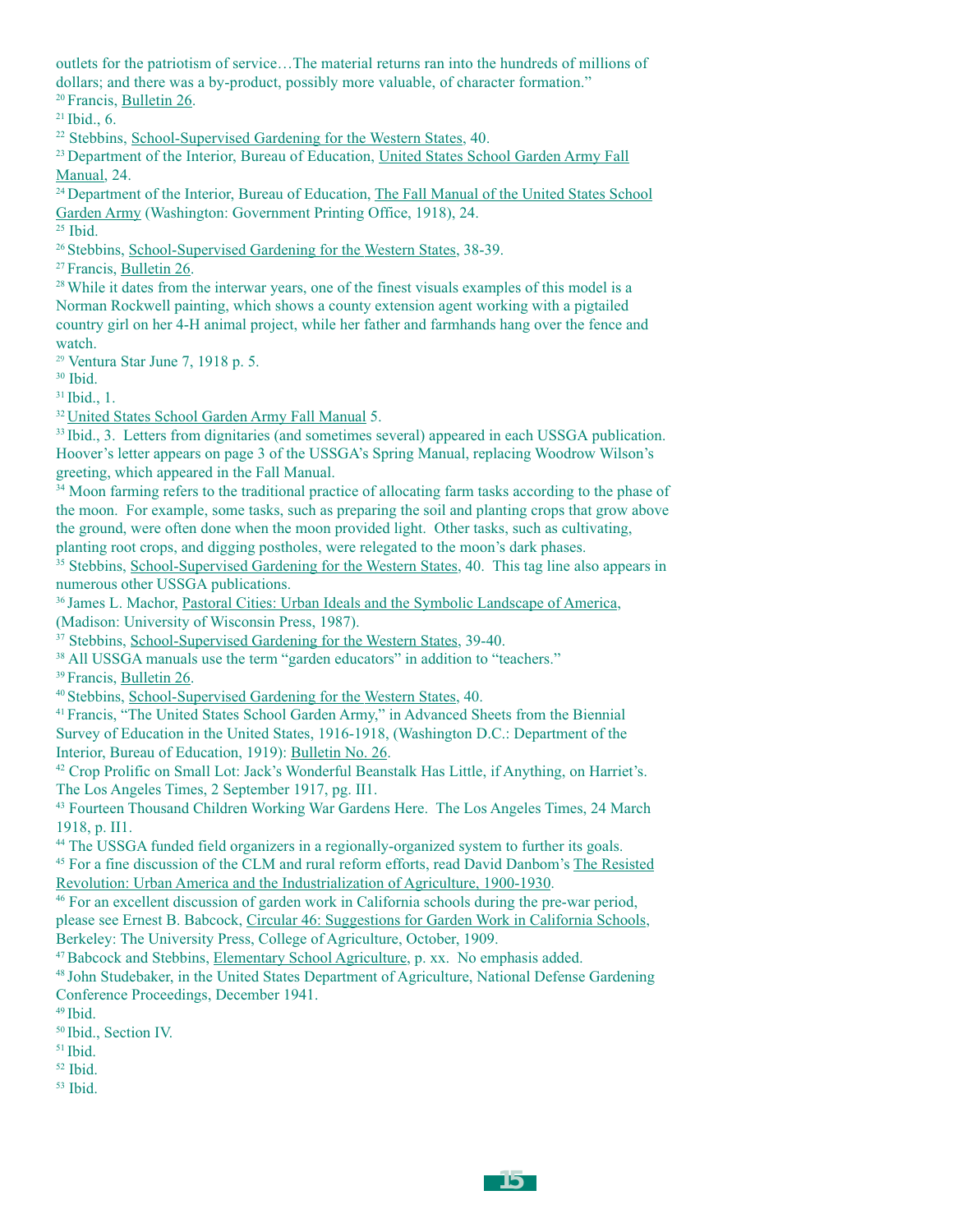#### **SECONDARY SOURCE BIBLIOGRAPHY**

#### United States School Garden Army **Cultural History**

Belasco, Warren and Philip Scranton, eds. *Food Nation: Selling Taste in Consumer Societies*. New York: Routledge, 2002.

Breen, William J. Uncle Sam at Home: Civilian Mobilization, Wartime Federalism, and the Council of National Defense, 1917-1919. Westport, Connecticut: Greenwood Press, 1984.

Bremner, Robert H., ed. *Children and Youth in America: A Documentary History, volume 2: 1866- 1932*. Cambridge, Mass: Harvard University Press, 1971.

Graham, Patricia Albjerg. *Community and Class in American Education, 1865-1918*. New York: John Wiley and Sons, 1974.

Harris, Dale. *Home Fires Burning*. New York: The MacMillan Company, 1968.

Hawes, Joseph M. *Children Between the Wars: American Childhood, 1920-1940*. New York: Twayne Publishers, 1997.

Horowitz, Daniel. *The Morality of Spending: Attitudes Toward the Consumer Society in America, 1875-1940*. Baltimore, MD: Johns Hopkins University Press, 1985.

Illick, Joseph E. *American Childhoods*. Philadelphia: University of Pennsylvania Press, 2002.

Jacobson, Lisa. *Raising Consumers: Children and the American Mass Market in the Early Twentieth Century*. New York: Columbia University Press, 2004.

Kliebard, Herbert M. *The Struggle for the American Curriculum, 1893-1958*. Boston: Routledge and Kegan Paul, 1986.

Lears, Jackson. *Fables of Abundance: A Cultural History of Advertising in America*. New York, NY: BasicBooks, 1994.

Levenstein, Harvey. *Paradox of Plenty: A Social History of Eating in Modern America*. Berkeley, University of California Press, 2003.

MacLeod, Anne Scott. *American Childhood: Essays on Children's Literature of the Nineteenth and Twentieth Centuries.* Athens: University of Georgia Press, 1994.

Macleod, David I. *The Age of the Child: Children in America, 1890-1920*. London: Twayne Publishers, 1998.

Macleod, David I. *Building Character in the American Boy: The Boy Scouts, YMCA, and Their Forerunners, 1870-1920*. Madison: University of Wisconsin Press, 1983.

Marchand, Roland *Advertising the American Dream: Making Way for Modernity, 1920-1940*. Berkeley: University of California Press, 1985.

Marsh, Margaret, *Suburban Lives*, New Brunswick, NJ: Rutgers University Press, 1990.

Potter, David E. *People of Plenty: Economic Abundance and the American Character*. Chicago: University of Chicago Press, 1954.

Scranton, Philip. *Beauty and Business: Commerce, Gender, and Culture in Modern America*. New York: Routledge, 2001.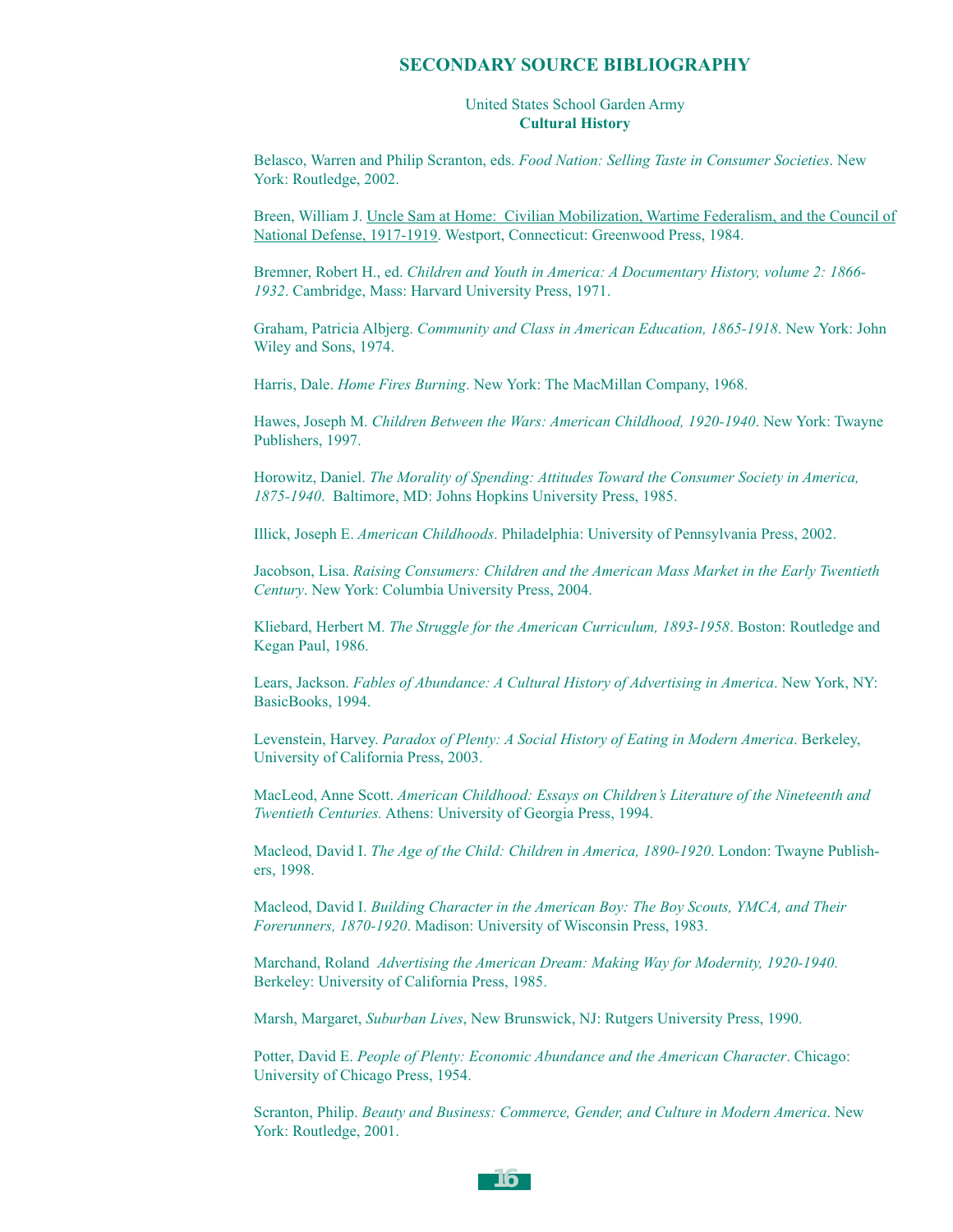Shapiro, Laura. *Perfection Salad: Women and Cooking at the Turn of the Century*. New York: Farrar, Straus and Giroux, 1986.

Tyack, David B*. The One Best System: A History of American Urban Education*. Cambridge, Mass: Harvard University Press, 1974.

West, Elliott. *Growing Up in Twentieth-Century America: A History and Reference Guide*. Westport, Conn.: Greenwood Press, 1996.

West, Elliott and Paula Petrick, *Small Words: Children and Adolescents in America, 1850-1950.* Lawrence: University Press of Kansas, 1992.

Zelizer, Viviana A. *Pricing the Priceless Child: The Changing Social Value of Children*. New York: Basic Books, 1985.

#### **World War I Homefront**

Creel, George, *How We Advertised America*. New York: Harper and Brothers, 1920.

Cuff, Robert D. "Herbert Hoover, the Ideology of Voluntarism and War Organization During the Great War." Journal of American History 64:2 (1977):358-372.

Danbom, David. *Born in the Country: A History of Rural America*. Baltimore: Johns Hopkins University Press, 1995. Note: Chapters 7-9.

Danbom, David. *The Resisted Revolution: Urban America and the Industrialization of Agriculture, 1900-1930*. Ames: Iowa University Press, 1979.

Fitzgerald, Deborah. *Every Farm a Factory: The Industrial Ideal in American Agriculture*. New Haven: Yale University Press, 2003.

Kennedy, David M., *Over Here: The First World War and American Society*. New York: Oxford University Press, 1980.

Leuchtenburg, William E., *The Perils of Prosperity 1914-1932*. Chicago: University of Chicago Press, 1958.

Mock, James R. and Cedric Larson. *Words That Won the War: The Story of the Committee on Public Information*. Princeton: Princeton University Press, 1939.

Tucker, B.M. "Agricultural Workers in World War II: The Reserve Army of Children, Black Americans, and Jamaicans." *Agricultural History* (Berkeley, Ca.) 68, 1 (Winter 1994): 54-73.

Tuttle, William M, Jr. *Daddy's Gone to War: The Second World War in the Lives of America's Children*. New York: Oxford University Press, 1993.

#### **The Progressive Era**

Cremin, Lawrence A. *The Transformation of the School: Progressivism in American Education, 1876- 1957*. New York: Vintage Books, 1961.

Crunden, Robert M. *Ministers of Reform: the Progressives' Achievement in American Civilization*, 1889-1920 (Urbana: University of Illinois Press, 1984).

Danbom, David B. *The Resisted Revolution: Urban America and the Industrialization of Agriculture, 1900-1930*. Ames, Ia: Iowa State University Press, 1979.

Eisenach, Eldon. *The Lost Promise of Progressivism*. Kansas: University of Kansas Press, 1994.

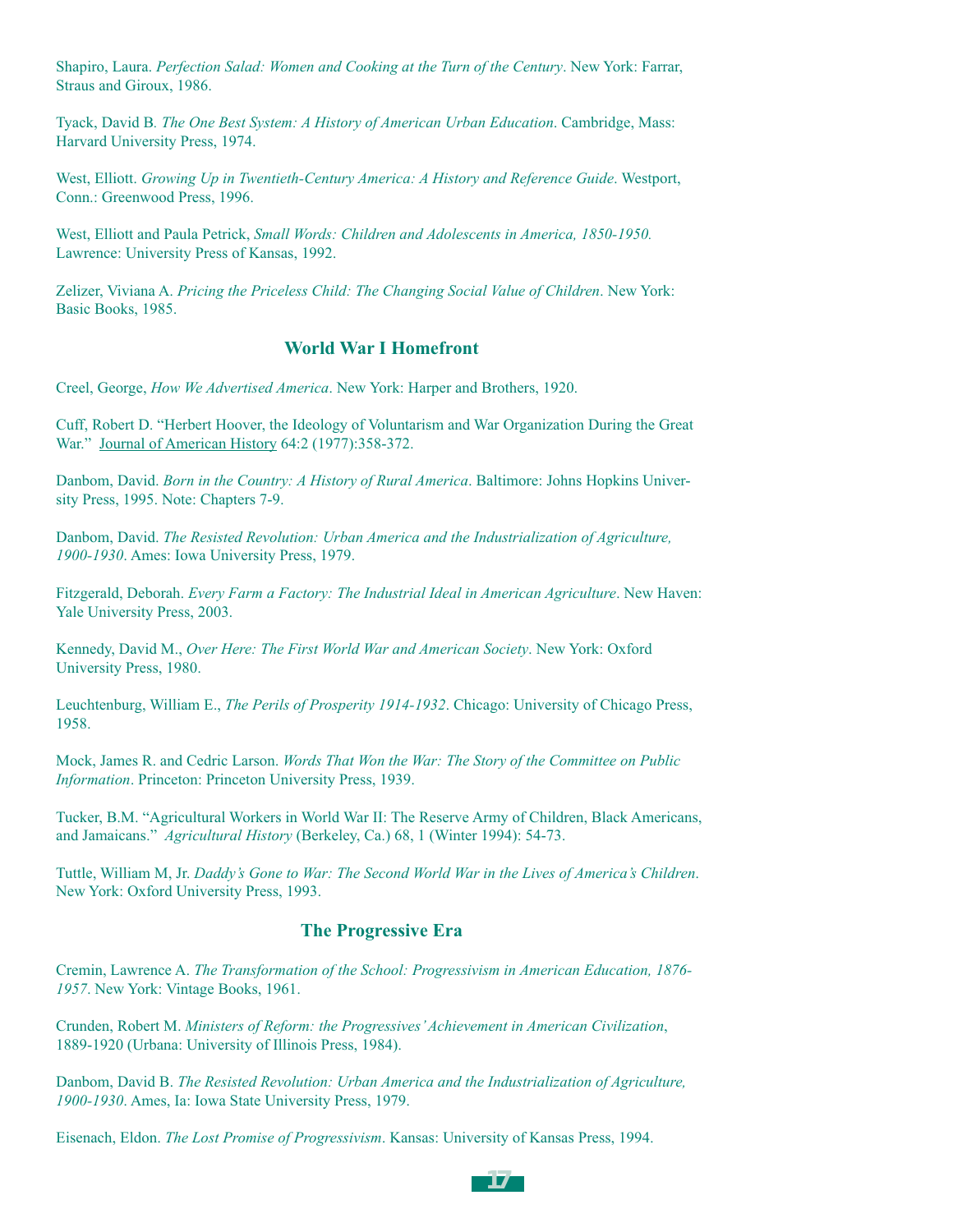McCormick, Richard L., "Public Life in Industrial America, 1877-1917," *The New American History*, ed. Eric Foner. Philadelphia: Temple University Press, 1990.

Reese, William J. *Power and the Promise of School Reform: Grassroots Movements During the Progressive Era*. Boston: Routledge and Kegan Paul, 1986.

Rodgers, Daniel T., "In Search of Progressivism," *Reviews in American History* 10 (December 1982): 113-32.

Wiebe, Robert, *The Search for Order 1877-1920*. New York: Hill and Wang, 1967.

Wiebe, Robert, *Self-Rule: A Cultural History of American Democracy*. Chicago: University of Chicago Press, 1995.

#### **Primary Literature**

Babcock, Ernest B. and Cyril A. Stebbins, *Elementary School Agriculture: A Teacher's Manual to Accompany Hilgard and Osterhout's "Agriculture for Schools of the Pacific Slope,"* New York: The MacMillan Company, 1911.

Babcock, Ernest B*. Suggestions for Garden Work in California Schools: Circular No. 46*, Berkeley: The University Press, College of Agriculture, October 1909.

Charles Lathrop Pack. *The War Garden Victorious: Its Wartime Need and Its Economic Value in Peace*. Philadelphia, PA: J. B. Lippincott, 1919.

Children Line Up to Defeat the Huns. "Los Angeles Times." *P. II 2* (May 27th, 1918), Los Angeles, CA.

Department of the Interior. Bureau of Education, pamphlet. *The Spring Manual of the United States School Garden Army*. Washington, D.C: Government Printing Office, 1919. 32 pages.

Department of the Interior. Bureau of Education, *Record Group 12*. *Records of the Office of Education, Administrative History*.

Destroys War Garden, and Is Ordered Interned. "Los Angeles Times." *P. I, 7* (May 20th, 1918), Los Angeles, CA.

Enlist in School Farm Army. Government Tells of Big Results from the Work of Country's Boys and Girls. 60,000 Acres Are Tilled. "New York Times." *P. 85* (Oct. 20th, 1918), New York, NY. Food Work Praised. Garden Movement Here Sets Nation an Example. "Los Angeles Times." *P. V, 12* (July 29th, 1917), Los Angeles, CA.

Garden Army and the State Councils of Defense. "School and Society." *V. 8* (October 19th, 1918), p. 464-5.

Garden Army is Directed by Francis. Former Head of Los Angeles City Schools is Mobilizing Boys and Girls to Increase Food Supply. "Los Angeles Times." *P. II 11* (May 26th, 1918), Los Angeles, CA.

Garden Schools. "The Independent (1848)." *V, 53* (September 26, 1901), p. 2312-14.

Garden Teacher Going to Hollister. "Los Angeles Times." *P. I, 6* (May 17th, 1918), Los Angeles, CA.

Gardeners a National Asset. "New York Times." *P. 52* (November 10th, 1918), New York, NY.

Gardens in Europe. "Current Literature." *V. 28* (May 1900), p. 188-90.

Gardens in Sweden. "Scientific American Supplement, v. 52." *P. 215* (September 21st, 1901).

George Henry Knight. "Plea for School Gardens." *Harper's Bazaar* v. 34 (January 5th, 1901): p. 44-8.

**18**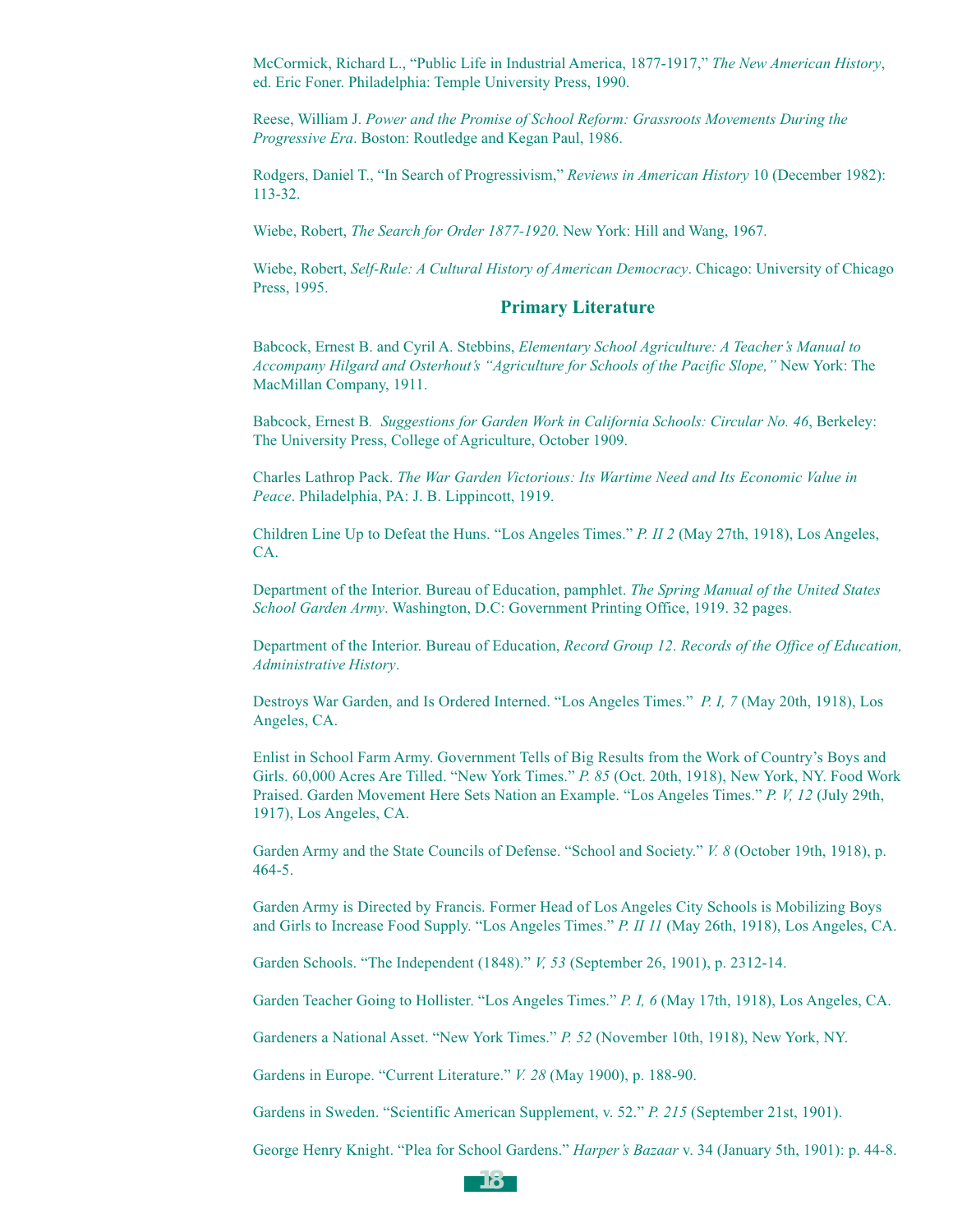H.L. Clapp. "School Gardens as an Educational Means." *Education* (Chula Vista, CA) v. 21 (June 1901): p. 611-17.

H.L. Clapp. "School Gardens." *Education* (Chula Vista, CA) v. 21 (May 1901): p. 522-30, 611- 17.

Henry Lincoln Clapp. "School Gardens." *Popular Science* v. 52 (February 1898): p. 445-56.

Hugh Findlay. "School Garden Army 6,000,000 Strong." *The Independent (1848)* v. 94 (May 4th, 1018): p. 211.

Jenny Biggs Merrill. "Children's Gardens." *National Education Association, Proceedings and Addresses, v. 37*, National Education Association. 1898. P. 598-602.

John Erskine. "Society as a University." *Educational Review* (Garden City, NY) v. 58 (September 1918): p. 91-108.

John Haywood Francis, United States, Bureau of Education. Bulletin. *United States School Garden Army*. 1919,26. Washington, D.C:1919. P. 1-6.

Lester Sylvan Ivins. "United States School Garden Army in 1919." *Industrial Arts Magazine, v. 7*, December 1918, p. 476.

Mary Belle Sherman. "Gardening for Every Child, through the Aid of the United States School Garden Army." *Touchstone, v. 4*, March 1919, p. 491-5.

Million Boys and Girls Wanted for the United States School Garden Army. "Touchstone." *V. 3* (June 1918), p. 203-7.

Office of the President: Ernest O Holland (Washington State University Libraries, Manuscripts, Archive and Special Collections), Records, 1890-1950.

Philander Priestly Claxton. "United States School Garden Army." *Review of Reviews* v. 7 (April 1918): p. 393-4.

Prolific on Small Lot. Jack's Wonderful Beanstalk has Little, if Anything, on Harriet's. "Los Angeles Times." *P. II, 1* (September 2nd, 1917), Los Angeles, CA.

Teach Agriculture. "Los Angeles Times." *P. II, 10* (May 4th, 1919), Los Angeles, CA.

Tell How to Plant War Gardens. "Los Angeles Times." *P. II, 15* (March 17th, 1918), Los Angeles, CA.

Thousand Children Working War Gardens Here. "Los Angeles Times." *P. II 1* (March 24th, 1918), Los Angeles, CA.

War Gardens Town's Hobby. Armies of School Children Plant for Prizes. "Los Angeles Times." *P. II, 6* (April 29th, 1917), Los Angeles, CA.

Wilson Cheers Children. Hopes Every School Will Have a Regiment in the Garden Army. "New York Times." *P. 10* (March 10th, 1918), New York, NY.

Win the War, Mass Nation's Forces To Grow More Food. School Children are to Play a Huge Part in the Campaign for Greater Production. "Los Angeles Times." *P. II 11* (May 31st, 1918), Los Angeles, CA.

Work for Local Woman. To Organize School Children in Western Cities. "Los Angeles Times." *P. II, 6* (September 19th, 1918), Los Angeles, CA.

Young Gardeners - United States School Garden Army. "Review of Reviews." *V. 58* (December 1918), p. 651-2. **19**